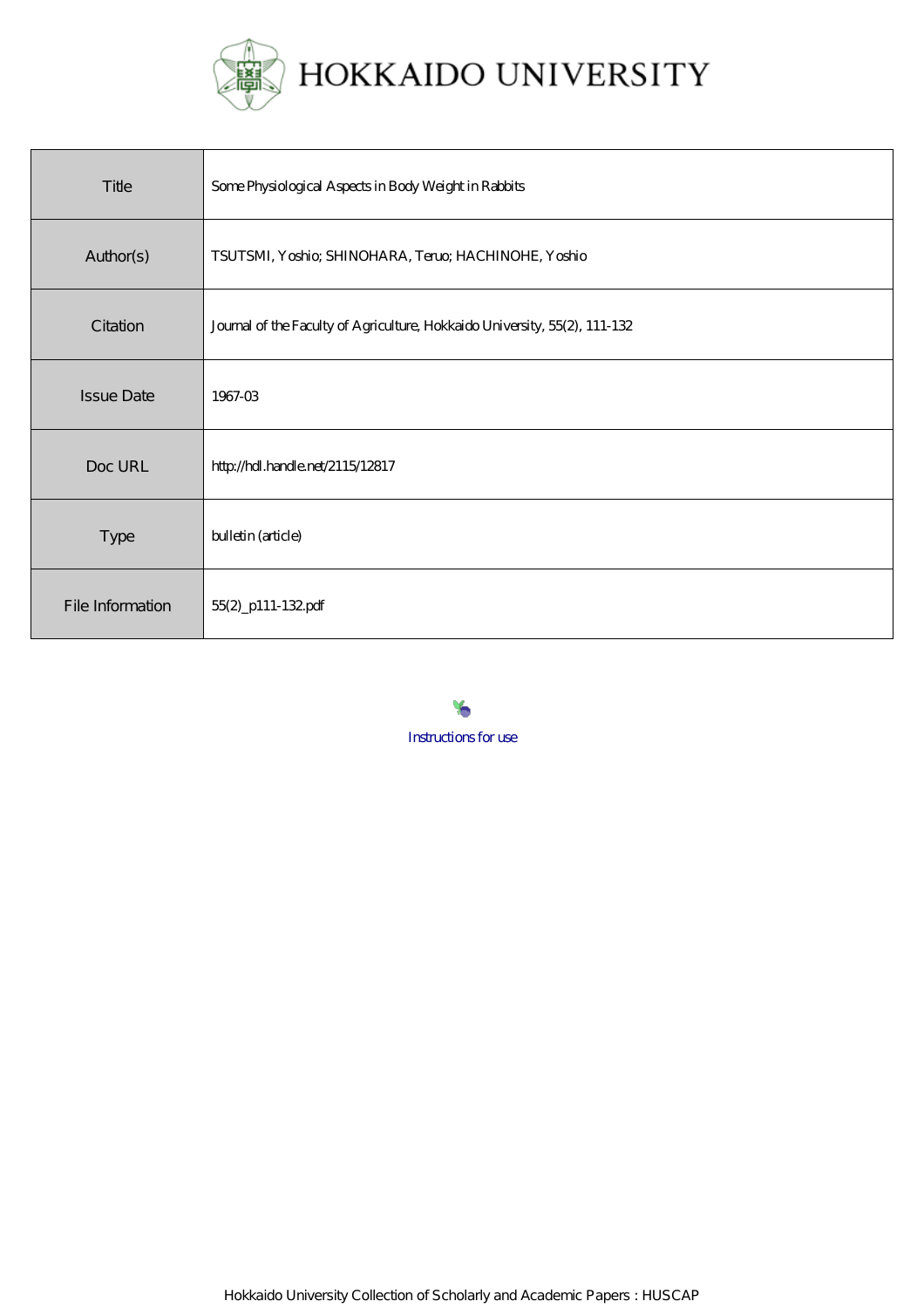# **SOME PHYSIOLOGICAL ASPECTS IN BODY WEIGHT IN RABBITS**

By

## **Y oshio TSUTSUMI, Teruo SHINOHARA and Y oshio HACHINOHE**

(Department of Animal Science, Faculty of Agriculture, Hokkaido University, Sapporo, Japan)

Many investigations have treated prenatal and postnatal growth and mean weights at different ages and in different breeds, and they were analysed and studied statistically, genetically, physiologically, chemically and embryologically (1-10, 12-16, 18, 19, 22-25, 27-29, 31). However, few investigations examined the changes in body weight during pregnancy and at parturition (30, 32).

Generally, weighing is of much importance to all animal breeders. It gives an excellent indication of their stock's progress and of impending troubles. The body weight of a normal rabbit is chiefly influenced by nutritional conditions. And the nutritional condition is influenced by rearing conditions according to seasons. In the present study, body weights in the rabbits, reared in the Experimental Farm of Hokkaido University, were recorded to serve in practical rearing of rabbits in Hokkaido.

### **MATERIALS AND METHODS**

The animals included in the present study belong to the Japanese native white breed, which has a mature weight of about 3.5 kg. The number of adult animals used in the present study was 68, including 33 pregnant rabbits. Their young were used also.

The adult male and non-pregnant female animals were weighed individually on every 5th day of each month from June, 1962 to September, 1963. The pregnant rabbits were weighed daily during pregnancy and for about one month after delivery. Their litters were, also, weighed daily for about two months after birth. The weights were recorded between 9 and 9: 30 a.m. every morning before feeding. Two spring balances with a suitable box, into which rabbits can be placed, were used for weighing young and adult rabbits. The young were weaned on the 40th day after birth.

<sup>[</sup>Journ. Facul. Agr., Hokkaido Univ., Sapporo, Vol. 55, Pt. 2, 1967]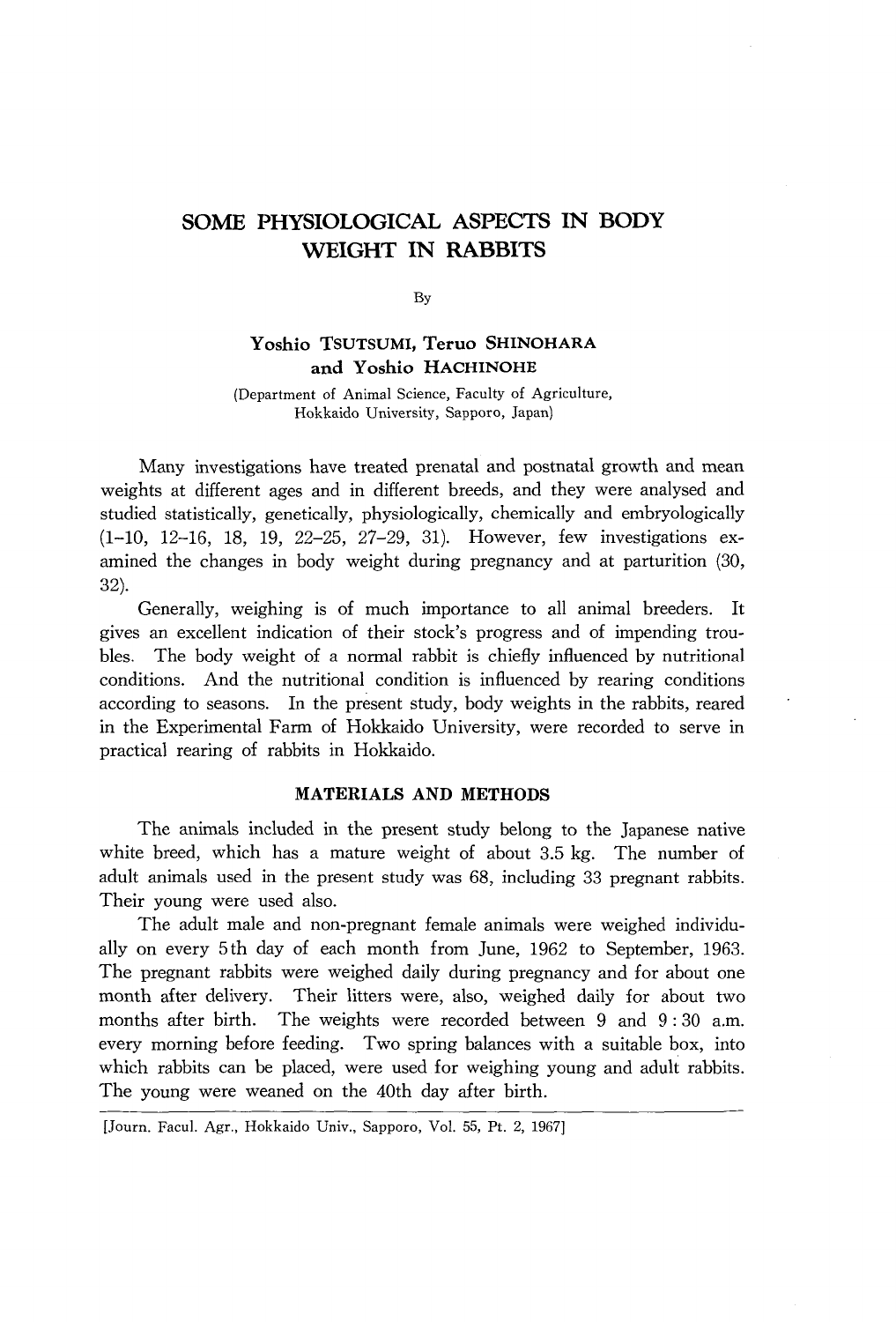## 112 Y. TSUTSUMI, T. SHINOHARA AND Y. HACHINOHE

The general feeding plan was as follows: Fresh ladino clover, about 1.2-1.5 kg per adult per day, was given from the latter part of May to the middle part of October. During rainy weather, this was changed to oats, about 120-150 g. From the latter part of October to the first part of December, about 120-150 g of oats, about 1.0-1.2 kg of fodder beet and about 1.0-1.5 kg of cabbage were given alternately every three days. From the middle of December to the middle of May, about 1.0-1.2 kg of fodder beet and



Fig. 1. Seasonal changes in the body weight of adult rabbits and average temperature in Sapporo district through the year. (1), (2), (3), (4) and (5) show the groups in Table 1.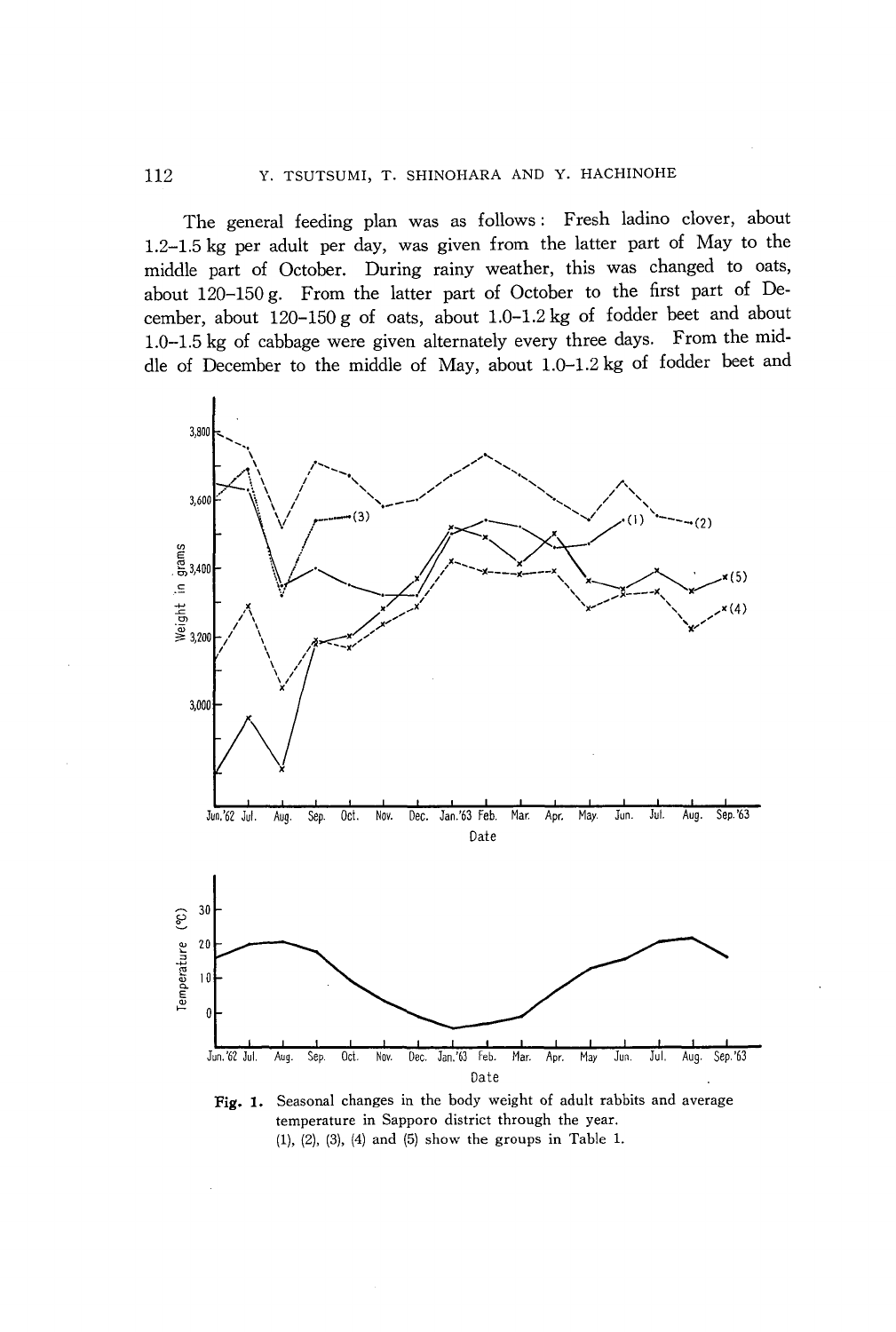about  $120-150$  g of oats were given alternately every two days, and a sufficient amount of hay of orchard grass every day. In addition, the pregnant rabbits and young were given some okara, which is by-product of been curd.

Each adult rabbit was kept separately in its own cage, and the feedstuff was given after weighing.

## **RESULTS**

#### **1. Seasonal variations in the body weight**

The adult animals used in this section are summarized in Table 1 and the results of their weighing are shown in Figure 1.

| Group        | Sex    | Number<br>οf<br>animals | Month of birth           | Age at beginning<br>of weighing | Average body<br>weight $(g)$ |
|--------------|--------|-------------------------|--------------------------|---------------------------------|------------------------------|
| $\cdot_1$    | Female | 5                       | July and August,<br>1957 | About 5 years old               | 3,466                        |
| $\mathbf{2}$ | Female | 3                       | July, 1958               | About 4 years old               | 3.644                        |
| 3            | Male   | 8                       | May and June,<br>1959    | About 3 years old               | 3,539                        |
| 4            | Male   | 7                       | July, 1960               | About 2 years old               | 3,273                        |
| 5            | Male   | 10                      | September, 1961          | About 9 months old              | 3,224                        |

TABLE 1. The animals which were used in weighing through the year

The body weight was  $3,349$  g in average of all groups. There was effective variations through the year and all groups showed similar tendency in their weights. August was the highest in temperature and the weights lowered during this month. After that they gradually increased until January or February, and then, decreased until May. The fact is that there were three peaks in weight according to seasonal divisions as follows: September to October, January to March, and June to July.

#### **2. Changes in body weight during pregnancy**

Fifty-five females were mated twice and thirty-three of them were de-

| Group | Date of mating  | Number<br>οt<br>mated<br>females | Number<br>οt<br>pregnant<br>females | Number of<br>non-pregnant<br>females | Average<br>litter size | Average body<br>weight on the<br>first day of<br>(g)<br>pregnancy |
|-------|-----------------|----------------------------------|-------------------------------------|--------------------------------------|------------------------|-------------------------------------------------------------------|
|       | 5, 1962<br>June | 17                               | 10                                  |                                      | 5.7                    | 3,374                                                             |
| П     | Sept. 26, 1962  | 18                               | 6                                   | 12                                   | 6.1                    | 3,413                                                             |
| ш     | April 1, 1963   | 10                               | 8                                   | 2                                    | 7.0                    | 3,627                                                             |
| IV    | July 29, 1963   | 10                               | 9                                   |                                      | 6.2                    | 3,332                                                             |

TABLE 2. Pregnant rabbits which used in this study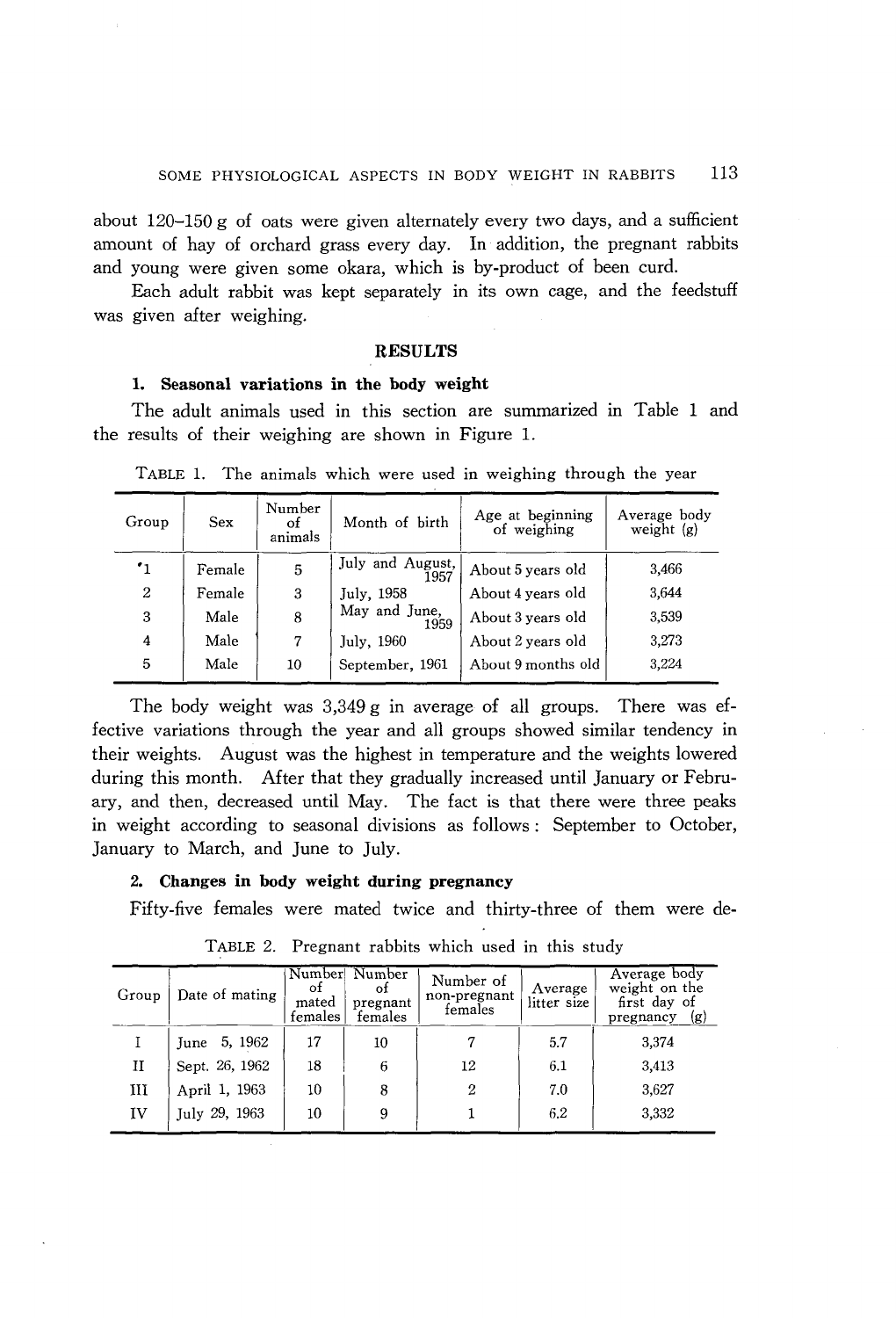

Fig. 2. Changes in body weight during pregnancy,  $(A)$ ...pregnant rabbit,  $(B)$ ...non-pregnant rabbit.

ä,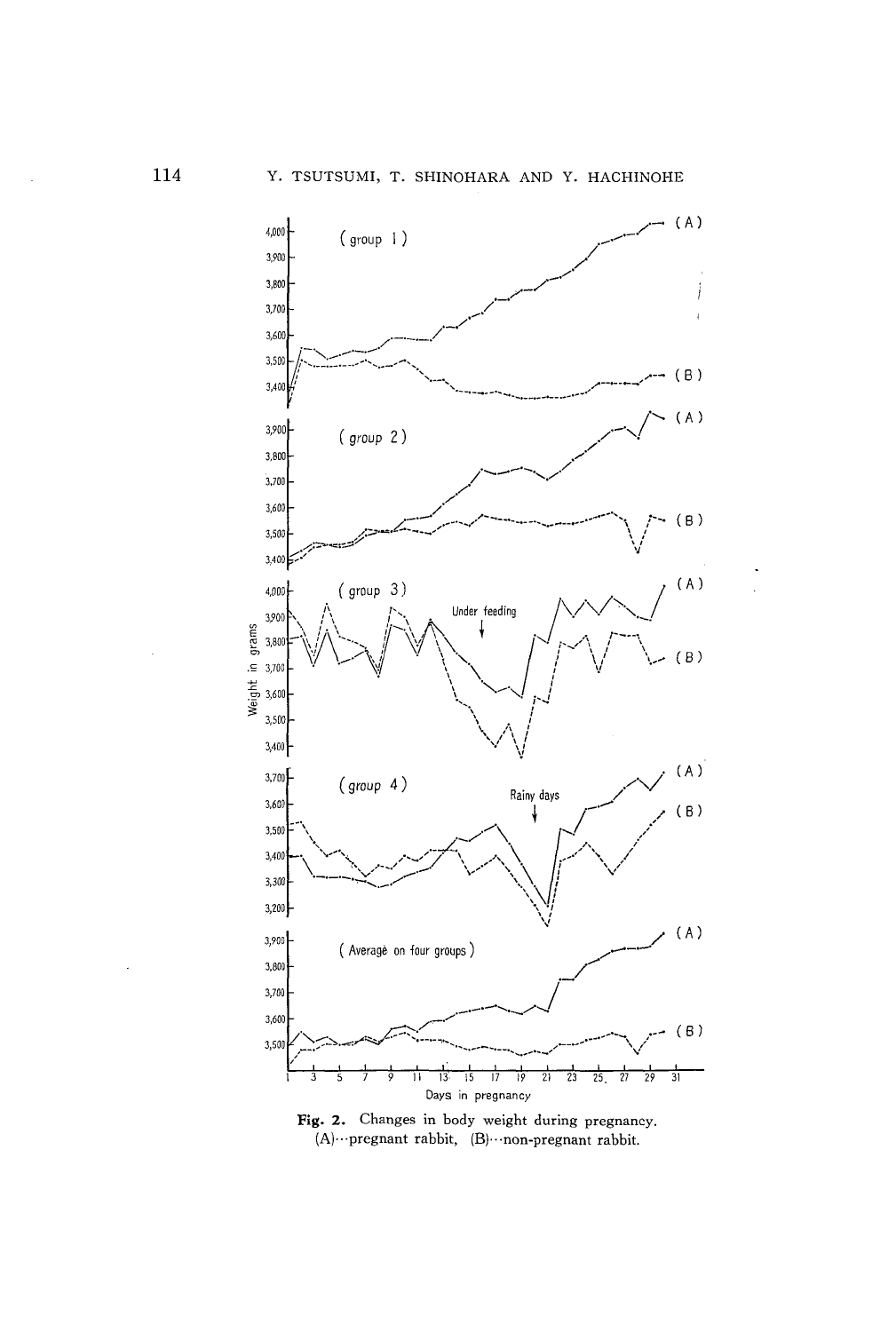livered. The date of matings and number of females are listed in Table 2.

In groups I and II, rates of pregnancy were very low. Then, 10 mg of progesterone was administered intramuscularly in each rabbit 10 hours after mating to improve the rate of pregnancy in groups III and IV. The changes in body weight of pregnant rabbits are presented in Figure 2. The weights in non-pregnant rabbits were also traced to compare with the pregnant ones, because environmental changes might be expected by the weighing of the nonpregnant rabbit. The day following mating was counted as the first day of pregnancy in the present study.

Groups I and II showed normal developmental curves in weight. Unfortunately, the developmental curves in groups III and IV were irregular, because of some accidental underfeedings. In groups III, fodder beet was not given for about one week in the middle stage of pregnancy. In group IV, rainy days continued for four days in the middle stage of gestation and fresh grass was not given during these days.

Generally, the gestation period is divided into three stages as follows: From the first to the 8th day *post coitum (p. c.),* from 9 to about 24 days p. c. and from about 25 days p. c. to labor. In the first stage, the change in the body weight was similar to that in non-pregnant rabbits and there was no difference between them. During the second stage, the weight in pregnant rabbits increased and the difference between pregnant and non-pregnant rabbits became clear and larger as pregnancy progressed. Especially, in the later part of this stage, the gain of body weight seemed to be marked. In the third stage, the rate of increase in weight was somewhat retarded.

Three average body weights from the first to the 6th day  $p$ ,  $c$ .  $(A)$ , from 12 to 19 days  $p.c.$  (B), and from 27 to 32 days  $p.c.$  (C), were made and they were compared each other. The results in each individual are shown in Table 3.

It was estimated from groups I and II that the average gain of weight during pregnancy was near 15%, ranging from  $7\%$  to  $20\%$ . In groups III and IV, changes in weight showed the effects of underfeeding and rates of gains were  $4.5\%$  and  $10.5\%$  in average. There were significant differences in C to A ratio at 5% level and in B to A ratio at  $1\%$  level among the four groups. However, there were no differences statistically in C to B ratio among them. This . means that the developmental rates in body weights were similar among the four groups in the later half of pregnancy, in spite of the temporary decreases in weight during pregnancy in groups III and IV. Generally, it seems that the gain of body weight is about 5% in the middle stage of pregnancy and the remaining  $10\%$  increase appears from the middle stage to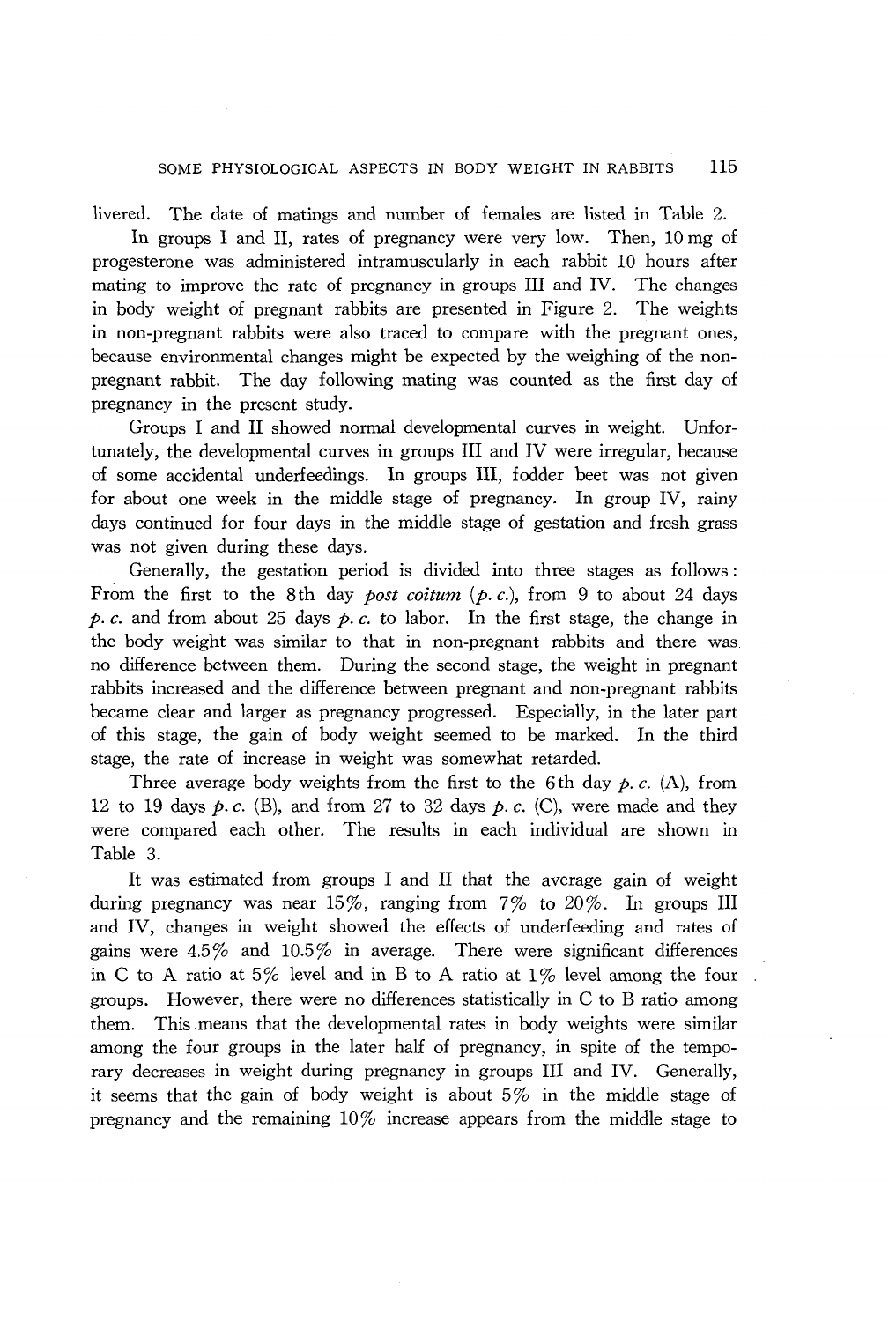|             |                         | Average body weight $\overline{g}$ |                           |           | Ratio<br>(2) |       |  |
|-------------|-------------------------|------------------------------------|---------------------------|-----------|--------------|-------|--|
| Group       | $1-6$ days<br>p. c. (A) | $12 - 19$ days<br>p. c. (B)        | $27-32$ days<br>p. c. (C) | C/A       | B/A          | C/B   |  |
|             | 4,556                   | 4,804                              | 5,146                     | 112.9     | 105.4        | 107.1 |  |
|             | 3,668                   | 3,751                              | 4,100                     | 111.8     | 102.3        | 109.3 |  |
|             | 3,953                   | 4,058                              | 4,245                     | 107.4     | 102.7        | 104.6 |  |
|             | 3,543                   | 3,584                              | 3,950                     | 111.5     | 101.2        | 110.2 |  |
| I           | 3,160                   | 3,384                              | 3,815                     | 120.7     | 107.1        | 112.7 |  |
|             | 3,890                   | 3,992                              | 4,304                     | 110.6     | 102.6        | 107.8 |  |
|             | 2,945                   | 3,191                              | 3,464                     | 117.6     | 108.4        | 108.6 |  |
|             | 3,150                   | 3,292                              | 3,685                     | 117.0     | 104.5        | 111.9 |  |
|             | 2,840                   | 3,052                              | 3,397                     | 119.6     | 107.5        | 111.3 |  |
|             | 3,363                   | 3,644                              | 4,010                     | 119.2     | 108.4        | 110.0 |  |
| Average     | 3,507                   | 3,670                              | 4,038                     | 114.8     | 105.0        | 109.4 |  |
|             | 3,503                   | 3,664                              | 3,985                     | $113.8\,$ | 104.6        | 108.8 |  |
|             | 3,496                   | 3,715                              | 3,938                     | 112.6     | 106.3        | 106.0 |  |
| $_{\rm II}$ | 3,216                   | 3,495                              | 3,750                     | $116.6\,$ | 108.7        | 107.3 |  |
|             | 3,618                   | 3,841                              | 4,074                     | 112.6     | 106.2        | 106.1 |  |
|             | 3,326                   | 3,504                              | 3,707                     | 114.5     | 105.4        | 105.8 |  |
|             | 3,531                   | 3,854                              | 4,070                     | 115.3     | 109.1        | 105.6 |  |
| Average     | 3,448                   | 3,679                              | 3,934                     | 113.7     | 106.7        | 106.6 |  |
|             | 3,560                   | 3,555                              | 3,448                     | 96.9      | 99.8         | 97.0  |  |
| III         | 3,751                   | 3,671                              | 3,972                     | 105.9     | 97.9         | 108.2 |  |
|             | 3,605                   | 3,558                              | 3,802                     | 105.5     | 98.7         | 106.9 |  |
|             | 3,181                   | 3,342                              | 3,800                     | 119.5     | 105.1        | 113.7 |  |
|             | 3,971                   | 3,991                              | 4,247                     | 107.0     | 100.5        | 106.4 |  |
|             | 3,693                   | 3,534                              | 3,716                     | 100.6     | 95.7         | 105.1 |  |
|             | 4,223                   | 4,111                              | 4,207                     | 99.6      | 97.3         | 102.3 |  |
|             | 4,236                   | 4,040                              | 4,295                     | 101.4     | 95.4         | 106.3 |  |
| Average     | 3,779                   | 3,725                              | 3,926                     | 104.5     | 98.8         | 105.4 |  |
|             | 2,973                   | 3,174                              | 3,482                     | 117.1     | 106.8        | 109.7 |  |
|             | 4,346                   | 4,348                              | 4,437                     | 102.1     | 100,0        | 102.0 |  |
|             | 3,110                   | 3,231                              | 3,276                     | 105.3     | 103.9        | 101.4 |  |
|             | 3,288                   | 3,361                              | 3,710                     | 112.8     | 102.2        | 110.4 |  |
| IV          | 3,383                   | 3,458                              | 3,647                     | 107.8     | 102.2        | 105.5 |  |
|             | 3,296                   | 3,434                              | 3,635                     | 110.3     | 104.2        | 105.9 |  |
|             | 3,363                   | 3,588                              | 3,917                     | 116.5     | 106.7        | 109.2 |  |
|             | 3,158                   | 3,230                              | 3,532                     | 111.8     | 102.3        | 109.3 |  |
|             | 3,181                   | 3,218                              | 3,515                     | 110.5     | 101.2        | 109.2 |  |
| Average     | 3,344                   | 3,449                              | 3,663                     | 110.5     | 103.3        | 106.9 |  |

TABLE 3. Average body weights in three stages during pregnancy

 $\mathcal{L}^{\text{max}}_{\text{max}}$ 

 $\hat{\mathcal{A}}$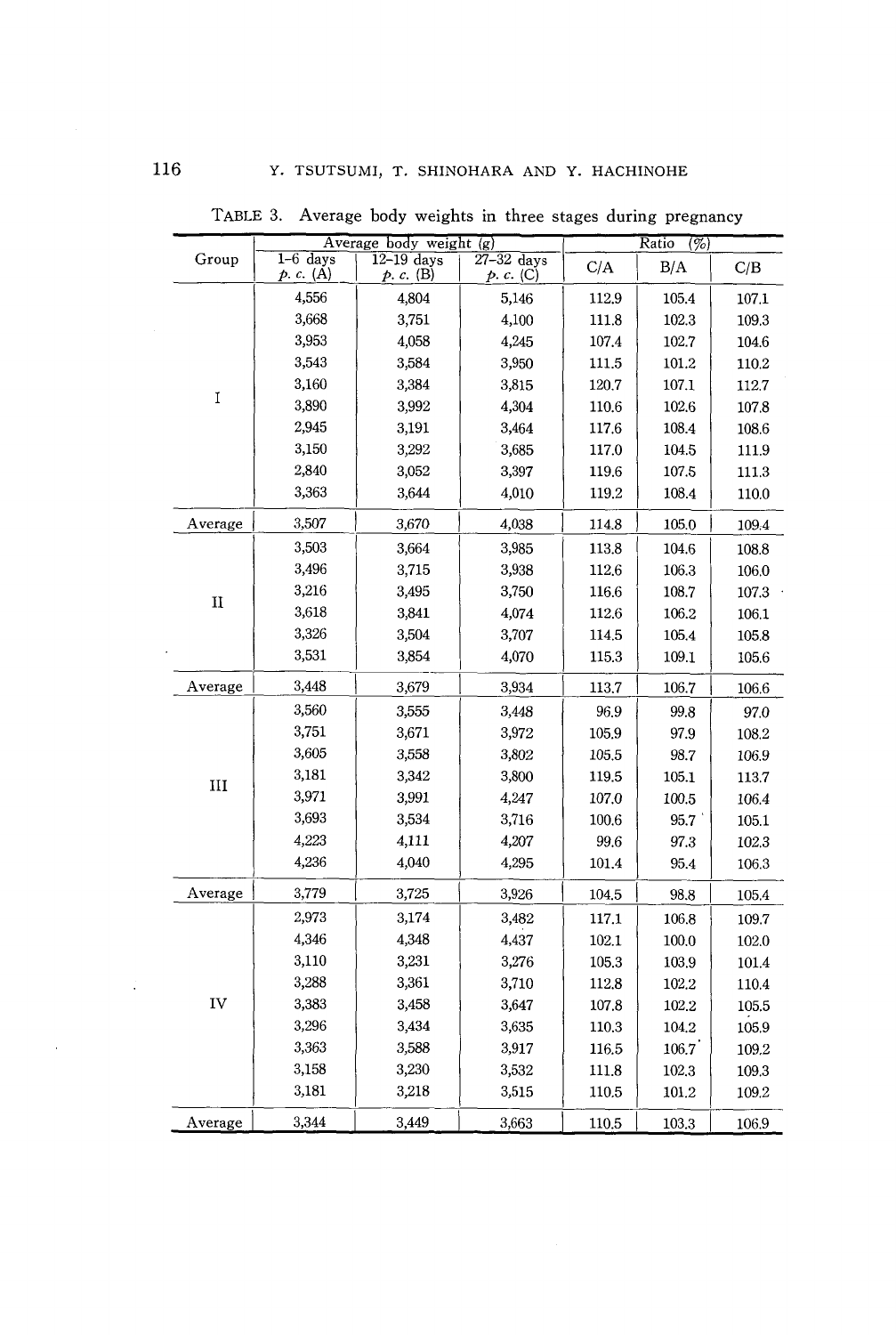the end of pregnancy. These ratios in groups I and II were arranged in litter size, and their results are shown in Table 4.

|             |                         |           | Ratio<br>$\overline{(\%)}$  |         |
|-------------|-------------------------|-----------|-----------------------------|---------|
| Litter size |                         | $\rm C/A$ | B/A                         | C/B     |
|             | $\,2$                   | 107       | 103                         | 105     |
|             | 3                       | 113       | 105                         | 107     |
|             |                         | 113       | 106                         | 106     |
|             | $\overline{\mathbf{4}}$ | 111       | 105                         | 106     |
|             |                         | (112.0)   | (105.5)                     | (106.0) |
|             |                         | 111       | 101<br>$\ddot{\phantom{0}}$ | 110     |
|             |                         | 111       | 103                         | 108     |
|             | $\overline{5}$          | 120       | 107                         | 111     |
|             |                         | 113       | 106                         | 106     |
|             |                         | (113.7)   | (104.2)                     | (108.7) |
|             |                         | 112       | 102                         | 109     |
|             | $\overline{6}$          | 117       | 105                         | 112     |
|             |                         | 114       | 105                         | 109     |
|             |                         | (114.3)   | (104.0)                     | (110.0) |
|             | $\sqrt{ }$              | $121\,$   | 107                         | 113     |
|             |                         | 118       | 108                         | 109     |
|             | 8                       | 117       | 109                         | 107     |
|             |                         | (117.5)   | (108.5)                     | (108.0) |
|             |                         | 119       | 108                         | 110     |
|             | 10                      | 115       | 109                         | 106     |
|             |                         | (117.0)   | (108.5)                     | (108.0) |

TABLE 4. The ratios among A, Band C in groups I and II, and litter size.

( ) ···Average

Table 4 indicates that the rate of the gain of weight during pregnancy become large gradually in accordance with increase in litter size. For convenience in analysing the figures in table 4, they were classified into three groups which were 2-4, 5-6 and 7-10 in litter size. The ratios of C to A and B to A showed significant differences among these three groups at  $5\%$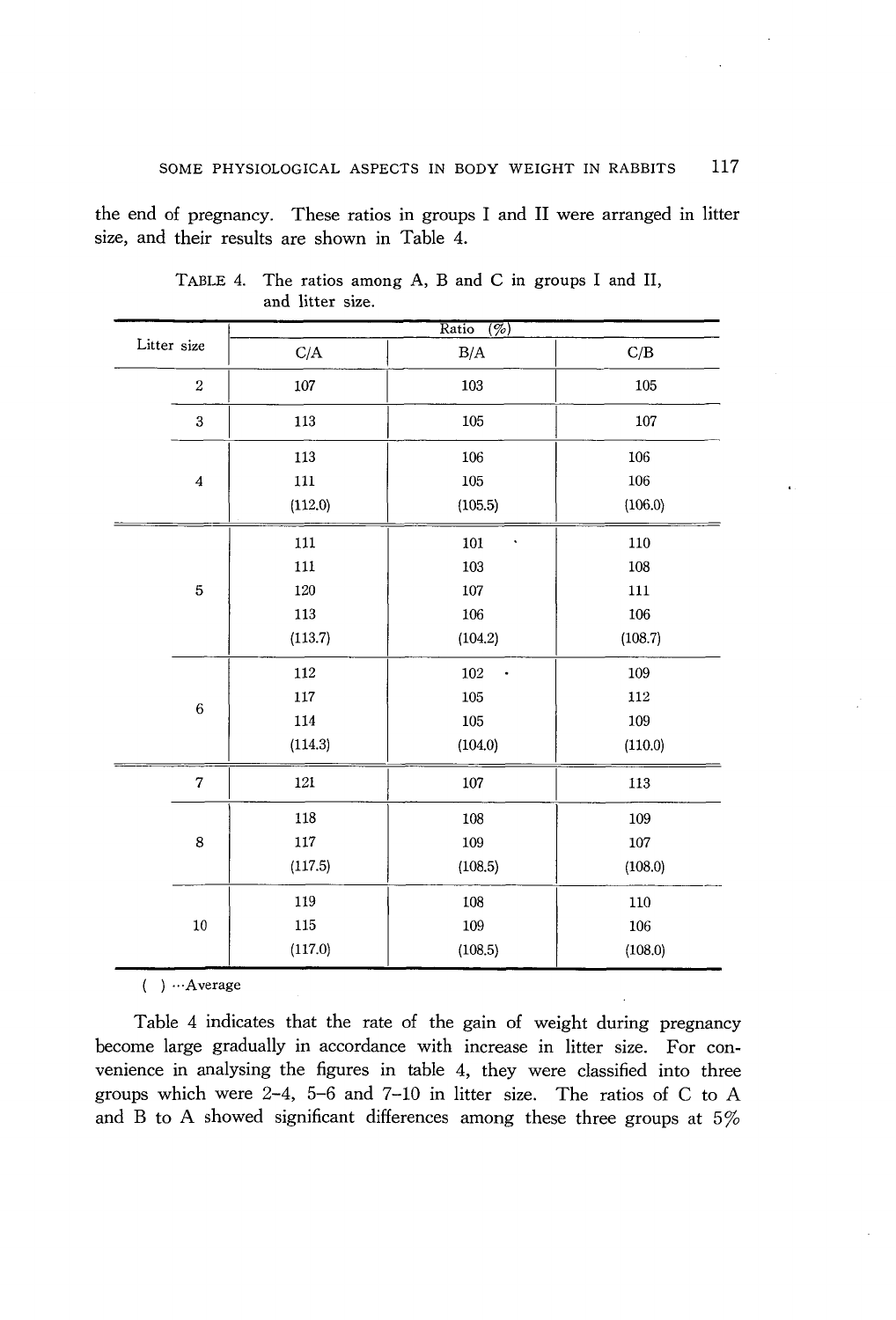and  $1\%$  levels, respectively. There was no significant difference in the ratio of C to B among them.

The length of the gestation period has been the subject for several examinations. However, there was no examination made to determine the relationship between length of gestation period and body weight. In the present study, grouping of animals was performed in 30, 31 and 32 days according to length of gestation. The results are summarized in Figure 3. Many



Fig. 3. Changes in body weight during pregnancy and gestation periods. (A)···Does having a 30 day gestation period (average on 18 animals),  $(B) \cdots 31$  days (average on 12 animals), and  $(C) \cdots 32$  days (average on 3 animals).

animals (14 among 18 does) which had a gestation period of 30 days, reached their heaviest weights at the end of pregnancy. In the remaining four does, two animals reached their heaviest weight on the 28th day, one on the 27th day and another on the 26th day of pregnancy. However, of twelve animals which showed a 31 day gestation period, eight reached their heaviest weight on the 30th day, two on the 29th, and two does showed their heaviest weight on the 31st day, after which some decrease was noted. In three rabbits which had a gestation period of 32 days, as an average more decrease was recognizable on the 32nd day. These three rabbits reached their highest weights on the 29th, 30th and 31st day, respectively.

#### **3. Changes in body weight at delivery**

As the does were weighed every morning, the interval between last weighing before delivery and the weighing after delivery varied between 0 hour and 24 hours. The weight changes are shown in Table 5 and Figure 4.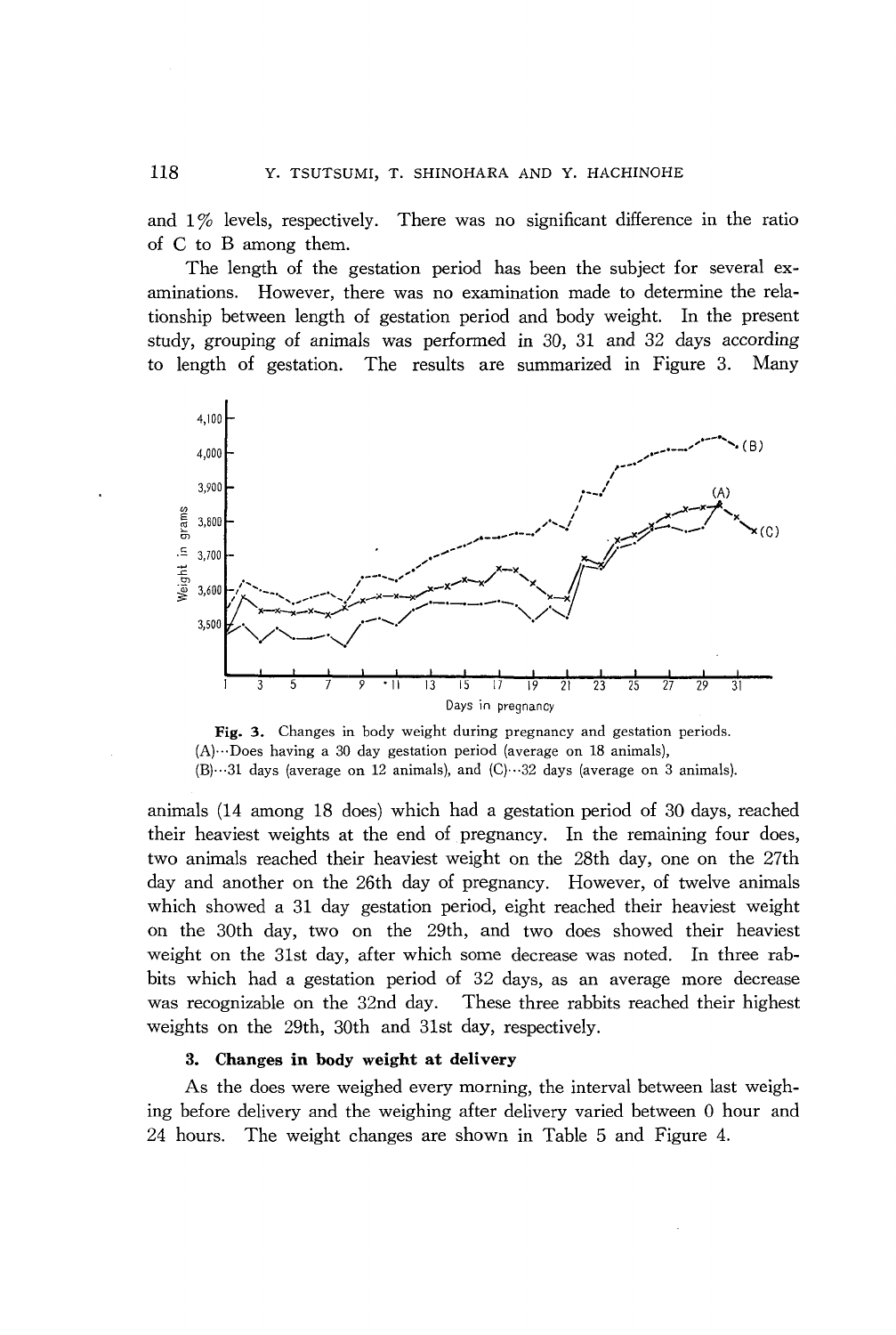|                | Body weight        |                         | Ratio of                  |       |          | Decrease                | Ratio             |       |       |                |
|----------------|--------------------|-------------------------|---------------------------|-------|----------|-------------------------|-------------------|-------|-------|----------------|
|                |                    |                         |                           |       | decrease | Heaviest<br>body weight | in body           |       |       | Duration<br>of |
| Litter<br>size | Before<br>delivery | After<br>$delivery D-E$ | Decrease                  | F/D   | Average  | before                  | weight<br>$(G-E)$ | F'/D  | Aver- | age preg-      |
|                | (D)                | (E)                     | $=$ $\langle$ F $\rangle$ |       |          | delivery<br>(G)         | $=$ $(F')$        |       |       | nancy          |
|                | (kg)               | (kg)                    | (kg)                      | (%)   | (%)      | (kg)                    | (kg)              | (%)   | (%)   | $(\text{day})$ |
| 1              | 3,23               | 3.10                    | 0.13                      | 4.02  | 4,02     | 3.33                    | 0.23              | 6.90  | 6.90  | 32             |
| 2              | 4.15               | 4.00                    | 0.15                      | 3.61  | 3.61     | 4.30                    | 0.30              | 6.97  | 6.97  | 32             |
| 3              | 5.17               | 4.85                    | 0.32                      | 6.18  | 6.18     | 5.18                    | 0.33              | 6.37  | 6.37  | 31             |
|                | 3.83               | 3.45                    | 0.38                      | 9.92  |          | 3.83                    | 0.38              | 9.92  |       | 30             |
| 4              | 4.10               | 3.75                    | 0.35                      | 8.53  | 8.05     | 4.12                    | 0.37              | 8.98  | 9.76  | 31             |
|                | 4.20               | 3.96                    | 0.24                      | 5.71  |          | 4.42                    | 0.46              | 10,40 |       | 30             |
|                | 3.42               | 3.00                    | 0.42                      | 12.28 |          | 3.42                    | 0.42              | 12.28 |       | 30             |
|                | 4.30               | 3.96                    | 0.34                      | 7.90  |          | 4.32                    | 0.36              | 8.33  |       | 31             |
|                | 3.90               | 3.54                    | 0,36                      | 9.23  |          | 3.97                    | 0.43              | 10.83 |       | 31             |
| 5              | 4.42               | 4.00                    | 0.42                      | 9.50  | 8.77     | 4.52                    | 0.52              | 11.50 | 10.11 | 30             |
|                | 3.55               | 3.24                    | 0.31                      | 8.73  |          | 3.57                    | 0.33              | 9.24  |       | 30             |
|                | 3.92               | 3.58                    | 0.34                      | 8.67  |          | 3.98                    | 0.40              | 10.05 |       | 32             |
|                | 3,72               | 3.53                    | 0.19                      | 5.10  |          | 3.86                    | 0.33              | 8.54  |       | 31             |
|                | 3,72               | 3.32                    | 0.40                      | 10.75 | 9,33     | 3.72                    | 0.40              | 10.75 | 10.53 | 30             |
|                | 4.05               | 3.54                    | 0.51                      | 12,59 |          | 4.05                    | 0.51              | 12.59 |       | 30             |
|                | 4.12               | 3.82                    | 0.30                      | 7.28  |          | 4.14                    | 0.32              | 7.72  |       | 31             |
| 6              | 3,92               | 3.60                    | 0,32                      | 8.16  |          | 4.08                    | 0.48              | 11.76 |       | 31             |
|                | 3.75               | 3.55                    | 0.20                      | 5.33  |          | 3,88                    | 0.33              | 8,50  |       | 31             |
|                | 3.78               | 3.32                    | 0.45                      | 11,90 |          | 3,78                    | 0.45              | 11.90 |       | 31             |
|                | 3.86               | 3.42                    | 0,44                      | 11.39 |          | 3.86                    | 0.44              | 11.39 |       | 30             |
|                | 3.70               | 3.30                    | 0.40                      | 10.81 |          | 3.70                    | 0.40              | 10.81 |       | 30             |
| 7              | 3.67               | 3.26                    | 0.41                      | 11.17 | 11.20    | 3.68                    | 0.42              | 11.41 | 11.37 | 30             |
|                | 3.93               | 3.48                    | 0.45                      | 11.45 |          | 3.95                    | 0.47              | 11.89 |       | 30             |
|                | 3.88               | 3.42                    | 0.46                      | 11.85 |          | 3.88                    | 0.46              | 11.85 |       | 30             |
|                | 3.48               | 3.04                    | 0.44                      | 12.64 |          | 3.49                    | 0.45              | 12.89 |       | 31             |
|                | 3.50               | 3.10                    | 0.40                      | 11.42 | 12.48    | 3.50                    | 0.40              | 11.42 |       | 30             |
| 8              | 4.32               | 3.76                    | 0.56                      | 12.96 |          | 4.32                    | 0.56              | 12.96 | 12,53 | 30             |
|                | 4.42               | 3.80                    | 0.62                      | 14.02 |          | 4.42                    | 0.62              | 14.02 |       | 30             |
|                | 3.57               | 3.14                    | 0.43                      | 12.04 |          | 3.57                    | 0.43              | 12.04 |       |                |
|                | 4.05               | 3.54                    | 0.51                      | 12.59 |          | 4.05                    | 0.51              | 12,59 |       | 31             |
| 10             | 3,95               | 3.64                    | 0.31                      | 7.84  | 11,37    | 4.32                    | 0.68              | 15.74 | 14.00 | 31             |
|                | 3.65               | 3.15                    | 0.50                      | 13.69 |          | 3.65                    | 0.50              | 13.69 |       | 30             |
| 11             | 3,90               | 3.32                    | 0.58                      | 14.87 | 14.87    | 3.90                    | 0.58              | 14.87 | 14.87 | 30             |
| Average        | 3.913              | 3.529                   | 0.383                     | 9.82  |          | 3.962                   | 0.432             | 10.94 |       | 30             |

TABLE 5. Ratio of decrease in body weight at delivery and litter size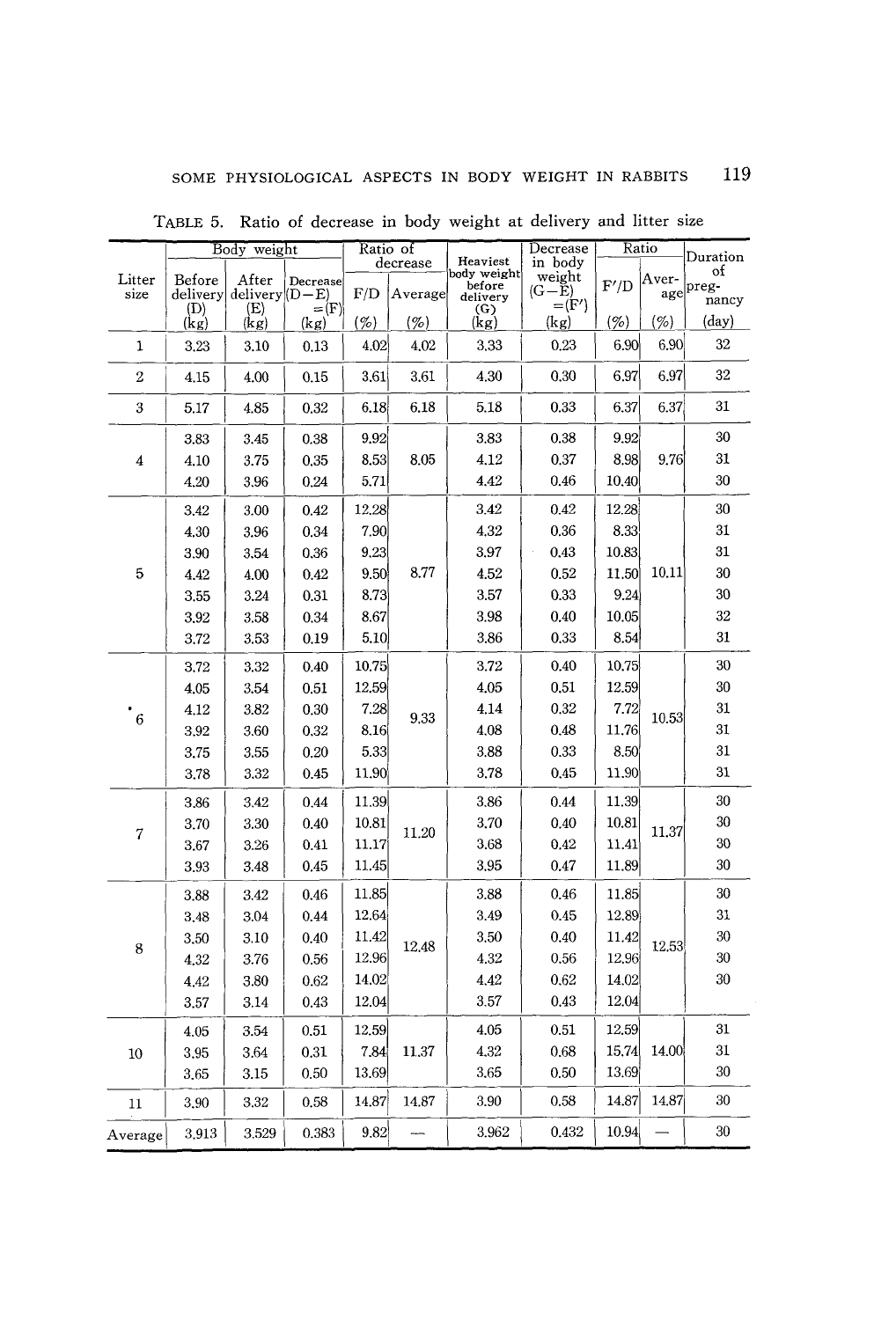Y. TSUTSUMI, T. SHINOHARA AND Y. HACHINOHE



Fig. 4. Rate of decrease in body weight of doe at delivery and litter size.  $(A)$ ....Ratio of decrease in body weight after delivery to the body weight before delivery, (B) ... Ratio of decrease in weight from the heaviest body weight which was reached during pregnancy, to the body weight before delivery.

In general, the fall in the body weight at delivery was proportional to the litter size. In groups of 5, 6, 7 and 8 in litter sizes, their average body weights were 3.89 kg, 3.89 kg, 3.79 kg and 3.86 kg before delivery, respectively. There was no significant difference among them. However, the falls in weight among 4 groups were significant at 5% level. The falls increased gradually in accordance with increase in litter size. This was clearly shown in the ratio of decrease of weight at delivery to weight before delivery. Similar tendency was found in comparison between the heaviest body weight during pregnancy and the weights after delivery. In this case, there was significant difference at  $1\%$  level, although there was no significant difference in the heaviest weights among the four groups.

Linear relationships were found between litter sizes and rates of decrease in body weight in both conditions. Their regression formulae were

> $\hat{Y} = 3.02 + 1.05X$  and  $\hat{Y} = 5.43 + 0.86X$ , respectively.

120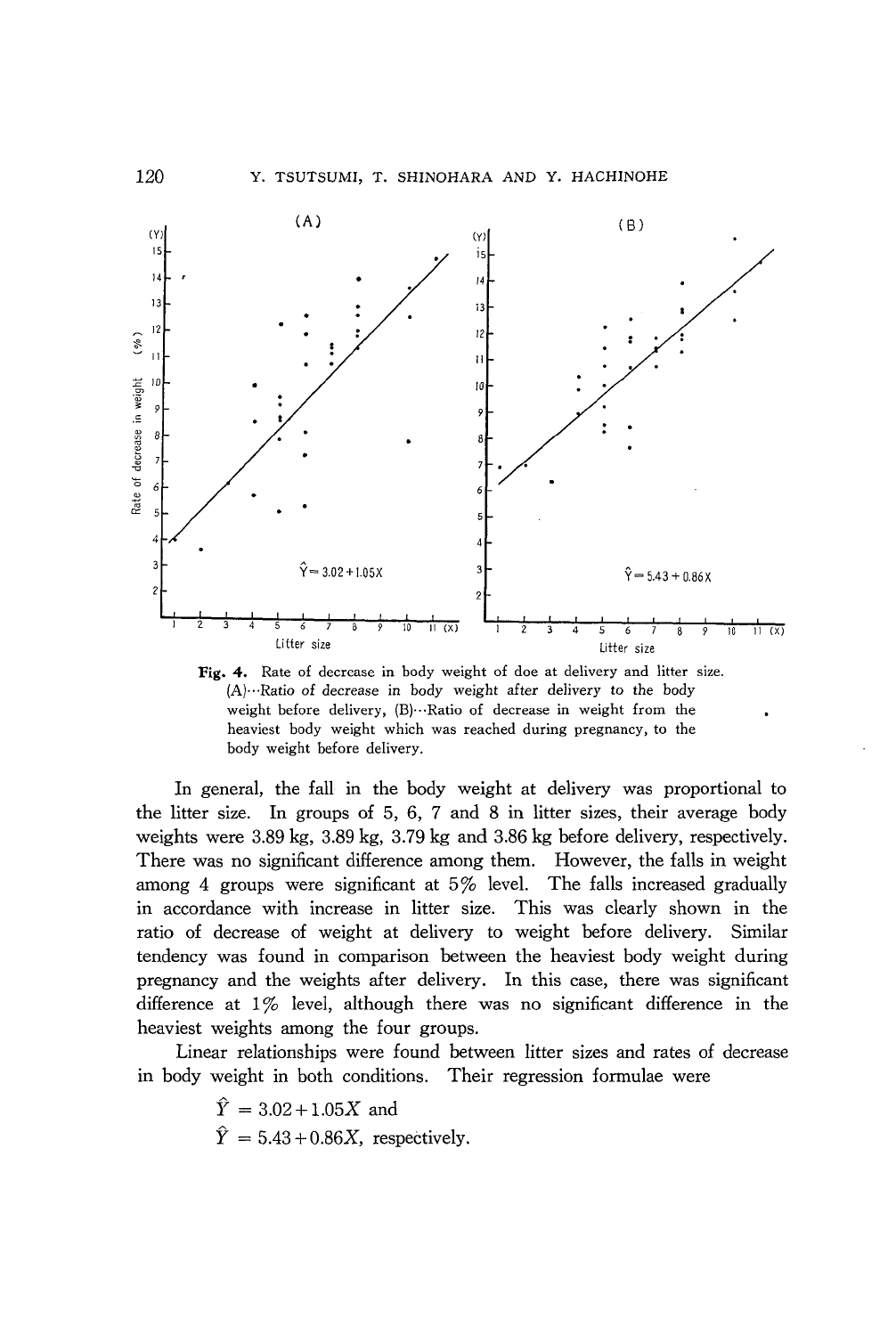The difference between these may be derived from the fact that the does which had small litter sizes had a tendency to have longer gestation periods than those having large litters.

#### 4. Birth weight of the young

The birth weight of the young in the present study did not represent the exact weight at delivery, because the weighing was done only in the mornings. However, their data will be useful for some analyses. The young of three litters were not able to be weighed, because they were born dead. The average weight on 198 young of 30 litters was  $57.1g$ , ranging from  $32g$  to  $90g$ . These young were produced in the four different seasons presented in Table 2. Average weights in each group were 63.6 g, 59.7 g, 51.0 g, and 55.3g, respectively. These weights were significant at  $1\%$  level, although there was no significant difference in litter sizes in each group. In groups I and II, the development in body weight seemed to be normal. The does which belonged in groups III and IV were clearly in underfeeding conditions. These underfeed-



Fig. 5. Weight of young at delivery and litter size.  $\bullet$  ···average weight in each litter size.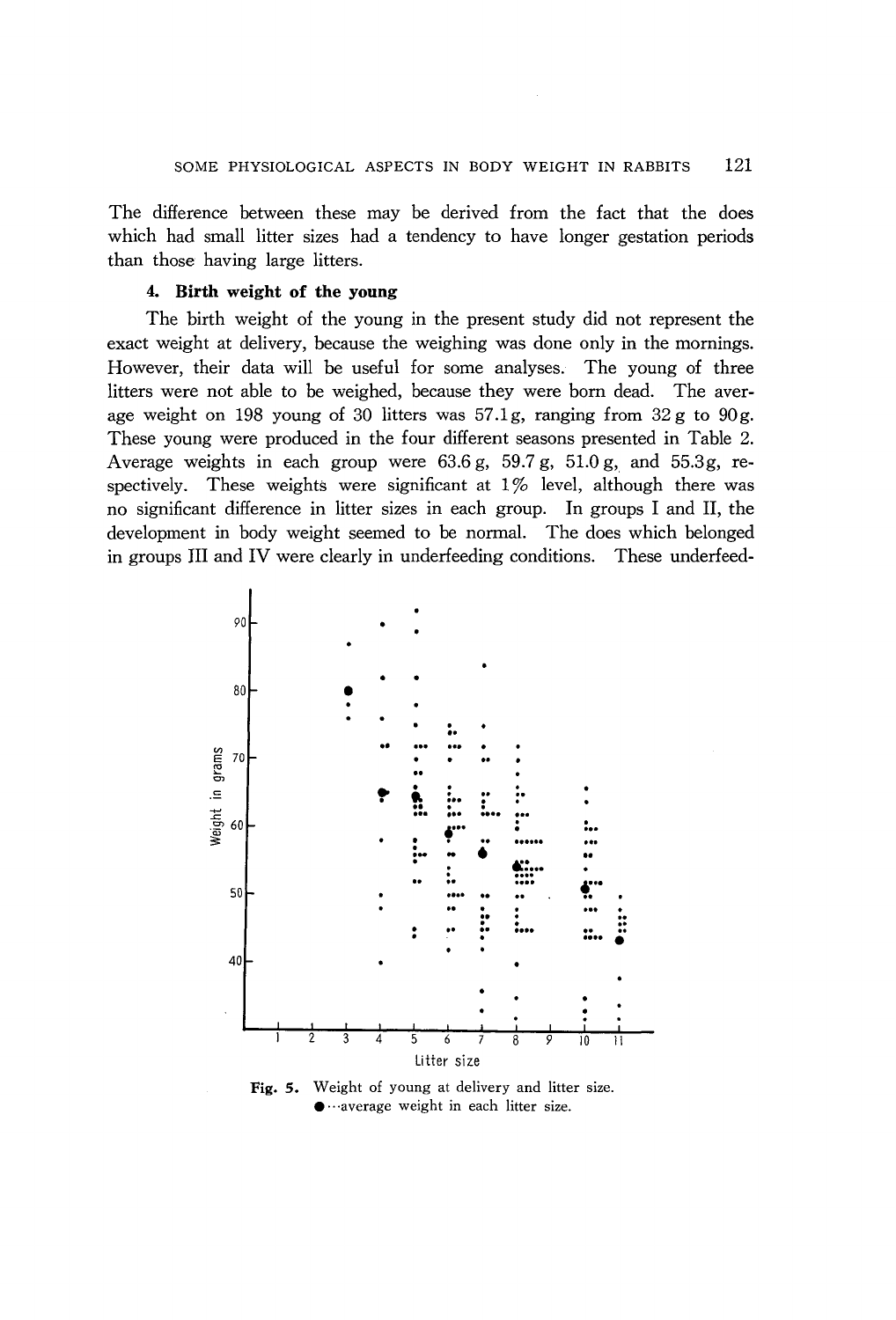ings affected the weights of the young, also.

The relationship between birth weight and litter size is presented in Figure 5. The weights of the young became lighter in proportion to increase in litter size. However, total litter weight increased proportionally to the litter size (Figure 6). Their relationships were both linear .



Fig. 6. Total litter weight at delivery and litter size.  $\bullet$  ···average weight in each litter size.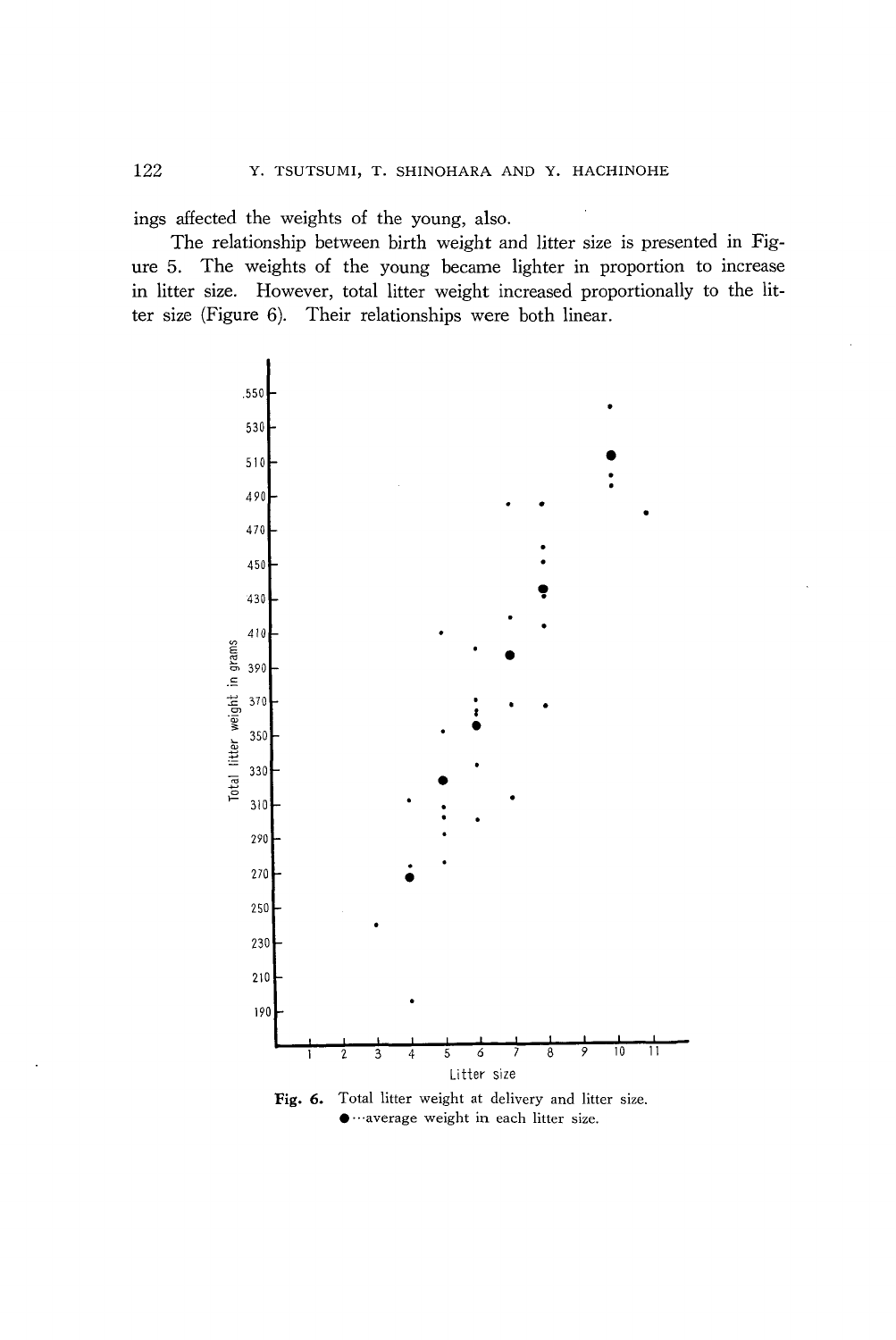In grouping into the following three ranges: Under  $3,300 \text{ g}$ ,  $3,300 \text{ g}$  to 3,600 g, and over 3,600 g in weight of the does, there seemed to be no correlation between body weight of the does and that of their young. Average weights of the young in these three groups were about  $58.9 g$ ,  $52.6 g$  and 58.6 g, respectively.

The effect of the age of the doe to the weight of her young was examined. The data summarized is in Table 6. In the present study, the data was pooled and analysed, although young were produced in four different seasons, ranging from June, 1962 to August, 1963. The does were divided into 4 groups by their ages. There was no significant difference among these four groups in litter size. It seemed that the weights of young increased with advanced age of the mother. Difference among these four groups was significant at 1% level.

|                | Year in which does were born |      |      |      |  |  |
|----------------|------------------------------|------|------|------|--|--|
|                | 1962                         | 1961 | 1960 | 1959 |  |  |
|                | (g)                          | (g)  | (g)  | (g)  |  |  |
|                | 60.4                         | 68.5 | 60.5 | 61.6 |  |  |
|                | 50.0                         | 55.3 | 69.1 | 60.6 |  |  |
|                |                              | 70.4 | 45.7 | 80.3 |  |  |
|                |                              | 52.4 | 58.4 |      |  |  |
| $\blacksquare$ |                              | 59.7 | 56.0 |      |  |  |
|                |                              | 44.7 | 60.5 |      |  |  |
|                |                              | 43.4 | 82.0 |      |  |  |
|                |                              | 51.6 | 55.2 |      |  |  |
|                |                              | 49.0 | 78.0 |      |  |  |
|                |                              | 53.7 |      |      |  |  |
|                |                              | 50.1 |      |      |  |  |
|                |                              | 61.6 |      |      |  |  |
|                |                              | 66.6 |      |      |  |  |
|                |                              | 57.3 |      |      |  |  |
|                |                              | 54.0 |      |      |  |  |
|                |                              | 49.4 |      |      |  |  |
| Average        | 53.5                         | 54.2 | 61.3 | 65.0 |  |  |

TABLE 6. Ages of the does and the average birth weight of their young in each litter

In comparison between 30 day and 31 day in gestation periods, the average weights of young were  $55.0 g$  in the former and  $60.4 g$  in the latter.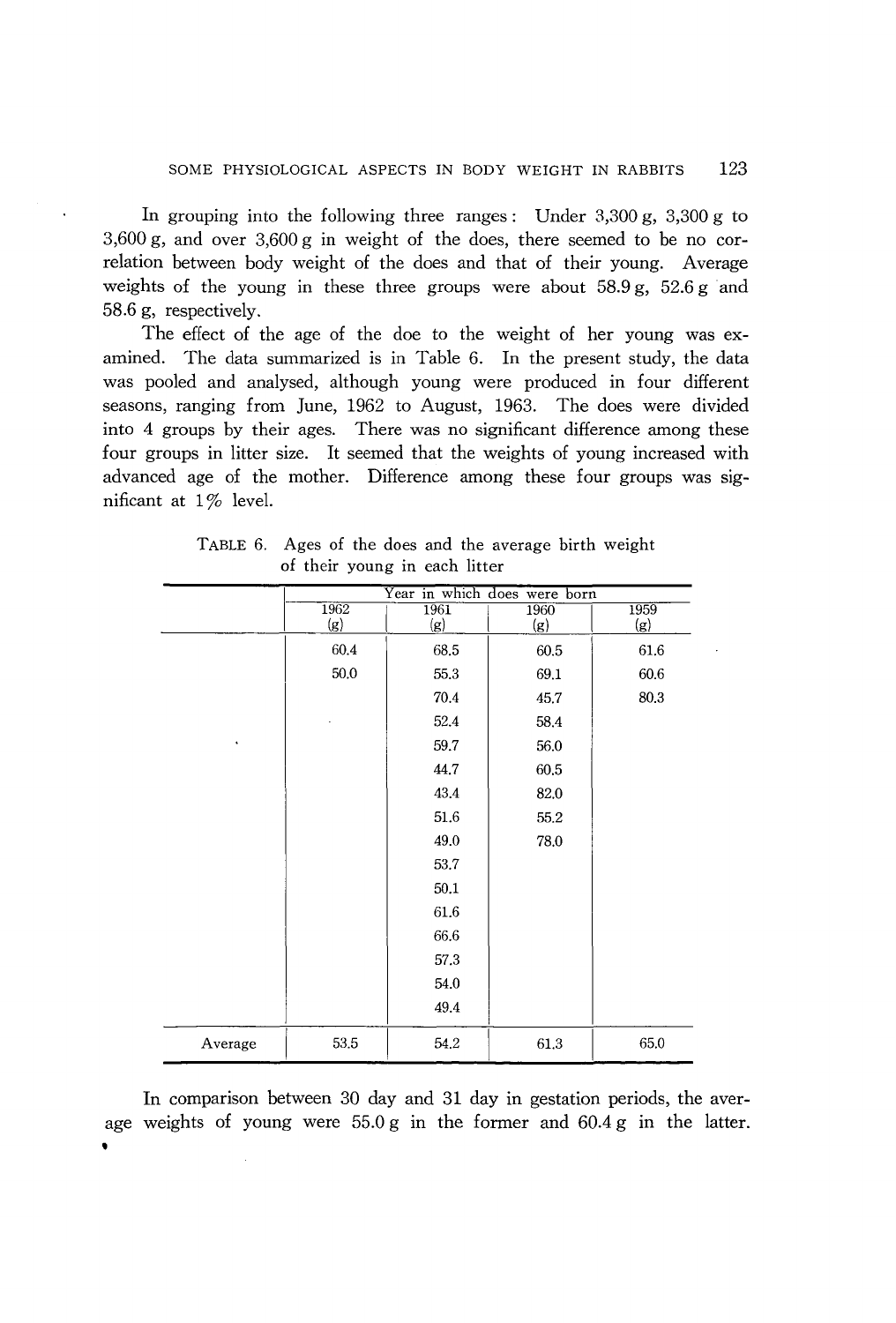There was significant difference between them at  $1\%$  level, although there was no significant difference in their litter sizes.

## 5. Changes in body weight of the doe after delivery

The does were weighed every morning for about one month after delivery. The results are shown in Figure 7. In grouping of four different seasons, the changes in the average weights varied quite a bit in each group. Generally, the weight was gradually decreased until about 30 days after delivery. During the first 3 days after delivery, weights showed some increases in two groups, and in the other groups the weights stayed at the same levels. In group I, the does were affected by a typhoon for about 10 days beginning on the twentieth day after delivery, and their decreases in weight were marked in this period.



which bred in different seasons. I ... Does bred in June 5, 1962. II... Does bred in August 26, 1962.

III···Does bred in April 1, 1963. IV···Does bred in July 29, 1963.

The changes in body weight in monthly measurements after delivery are demonstrated in Figure 8. The weights at delivery were heavier than those on the first day of pregnancy in groups I and II. However, in groups III and IV, they showed opposite results. This was the result of underfeeding during pregnancy. One month after delivery, the weights were the lowest. The weight of the does was recovered within two months after delivery, ex-

t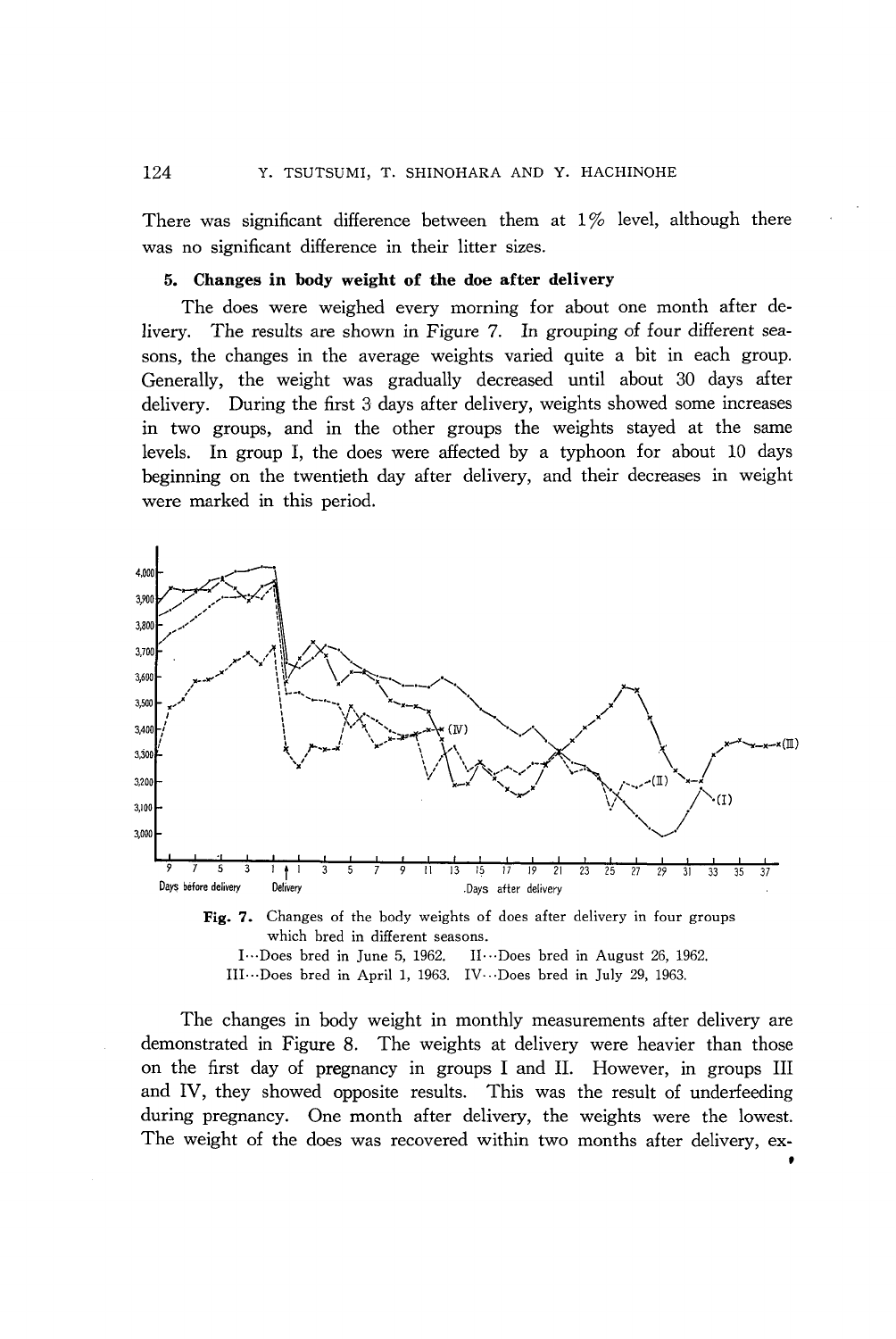cept in group III. After that month it increased gradually.



Fig. 8. Changes in body weights in monthly measurement after delivery. Groups I, II, III, and IV are same in Figure 7.

## 6. **Growth in rabbits**

Daily weighings of young which were produced in the four different seasons were recorded from birth to 67 days. A growth curve during this period is shown in Figure 9. This curve was made from pooled data of 30 litters in the four groups. From the curve it appears that the growth from birth up to 20 days of age follows a straight line, and that the growth during the period from 20 days to 57 days of age is more rapid than before and follows another straight line. The young which were produced by does of group I, were weighed monthly from birth to 16 months of age. The weighing was started with 50 young of 8 litters and ended with 11 young at 16 months of age because of death, culling and use for other experiments. Their average weights are traced in Figure 10. From birth until 7 months of age the growth was marked and, then, it became slow, although the weights were increased gradually to 16 months of age. More long term observations were performed and the results are shown in Figure 11. It was recognized from this figure that the growth rate is marked until about 8 months of age and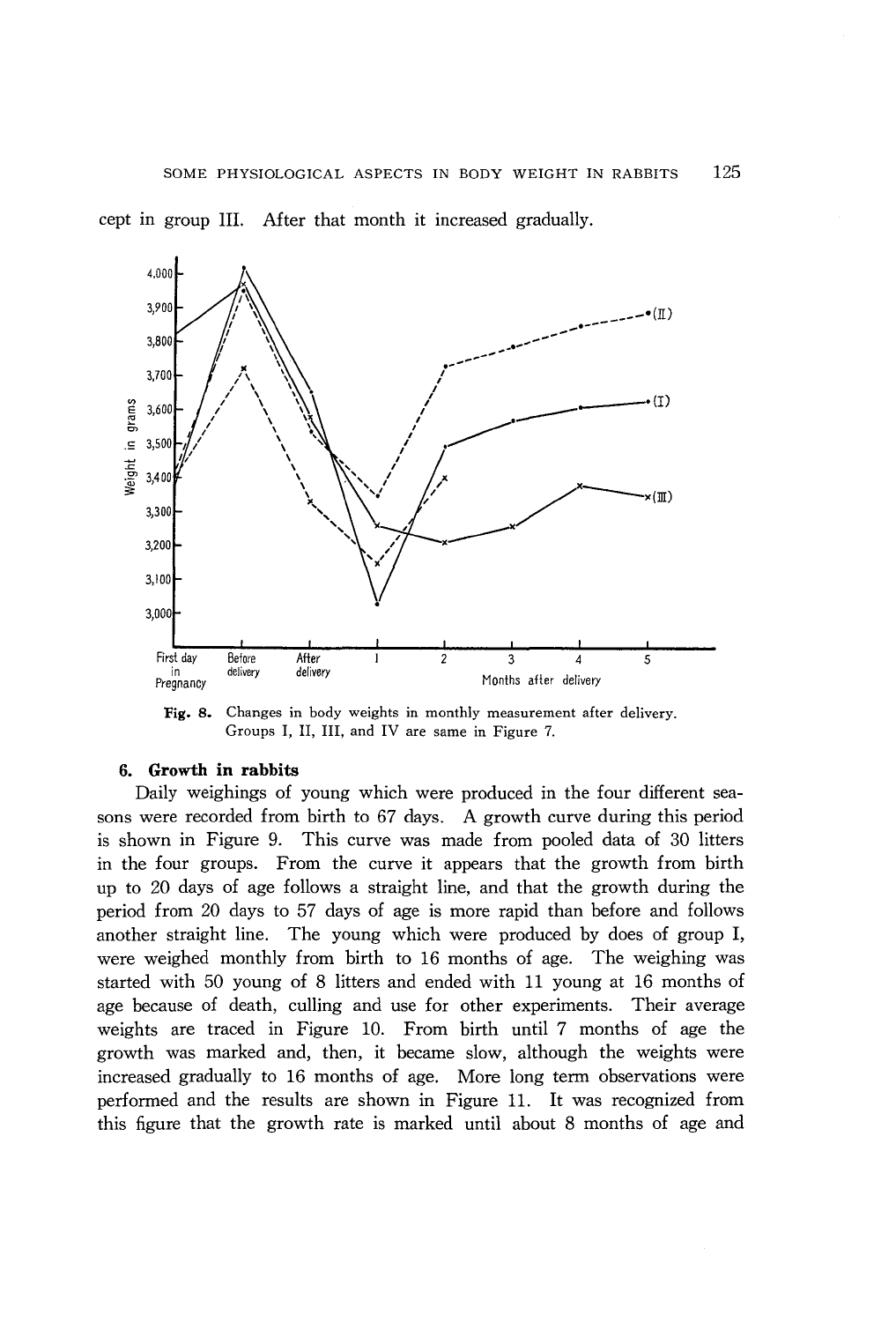

Fig. 9. Growth curve of rabbit young (0-67 days), made from pooled data of four groups.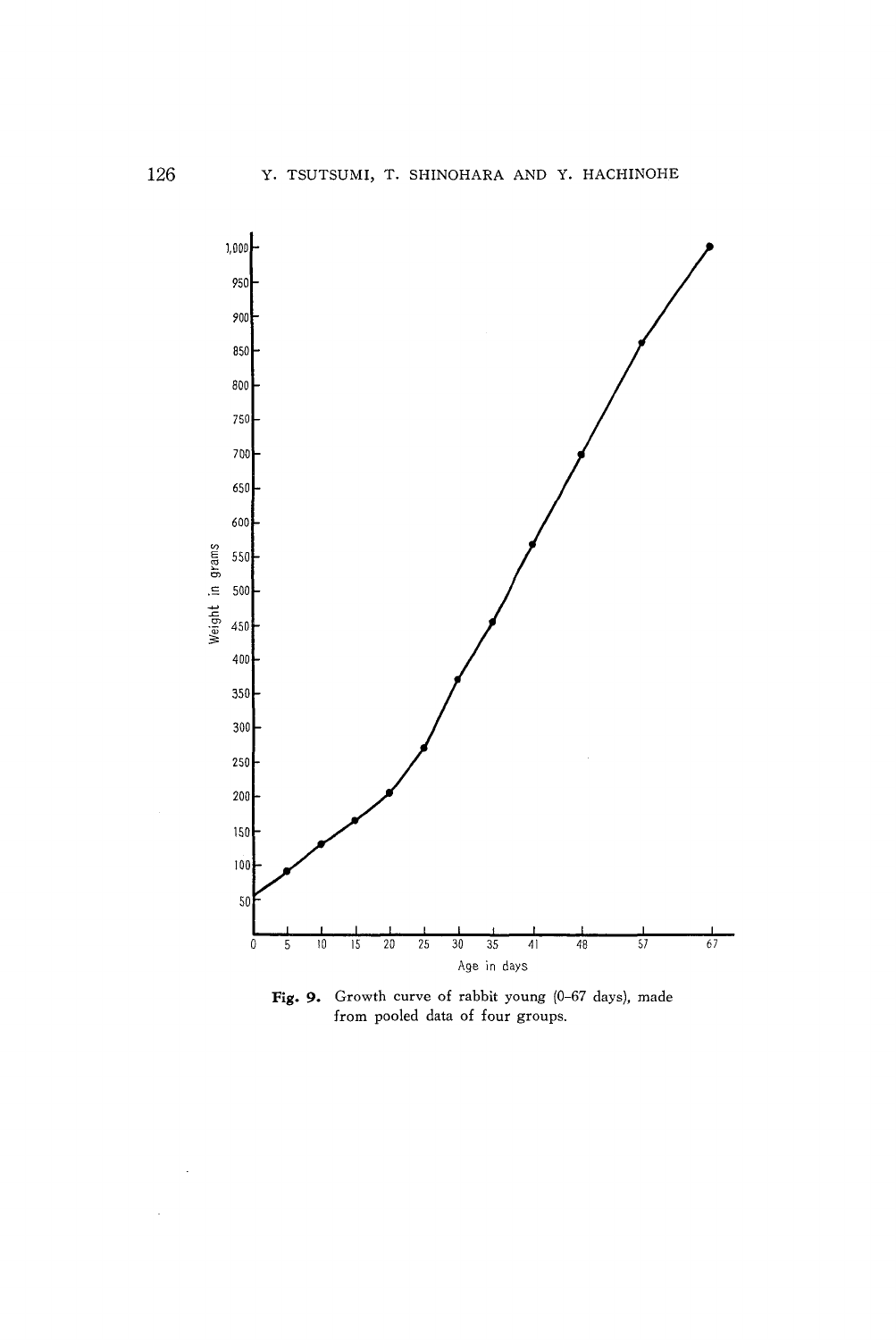

Fig. 10. Growth curve of the young (0-16 months), which produced by does of group 1.

that the rate is retarded after that to 16 months of age. At 16 or 18 months of age the body wight reached the heaviest level and the level was held until 3 years of age.

In comparison the weights between males and females, which belonged to group I, male young was 1,988 g on average of 15 and female young was 2,173 g on average of 13 at 128 days of age. The difference was significant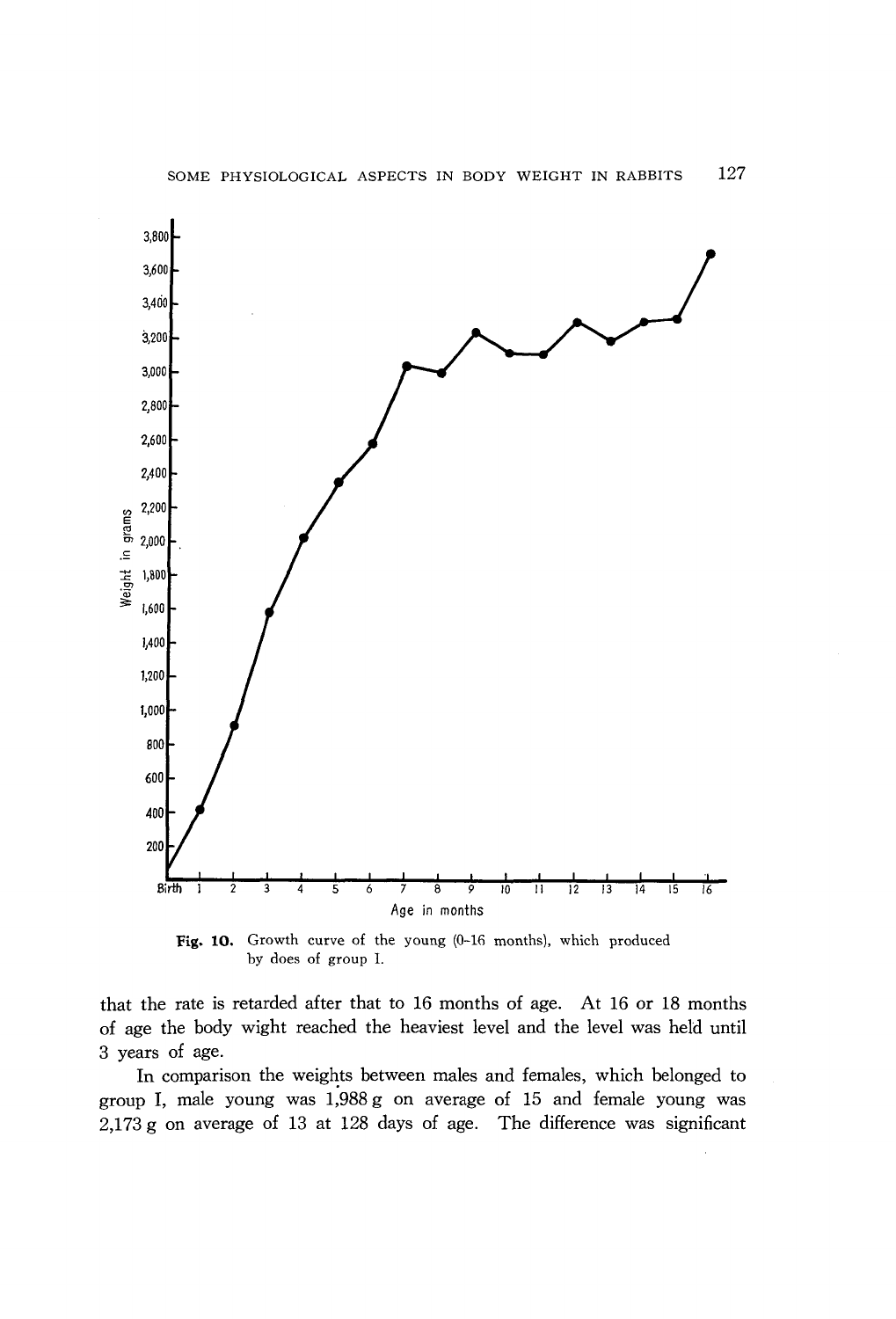

ages during June, 1962 to September, 1963.

at  $5\%$  level. And the average weights at 153 days of age were 2,284 g in male and 2,490 g in female. The difference between them was significant at  $1\%$  level.

## **DISCUSSION**

It is well known that the body weight of rabbits is very changeable dayby-day. HABE and TACHIKAWA (11) stated that it is better to take an average on three days running at the same times in the middle of the interval between feeding times, than to take only one measurement. However, in the present study, such consideration was of no use, because the changes in the weight were required and continuous recordings were done.

MIMURA (21) described body temperature and respiration number in Angora and New Zealand white breeds and reported that those factors increased remarkably under severe heat season conditions; and that clipping of Angora rabbits during severely hot weather is recommended, because after clipping the body temperature and respiration number remarkably decrease and gains in the body weight increase effectively and continue for more than 15 days.

128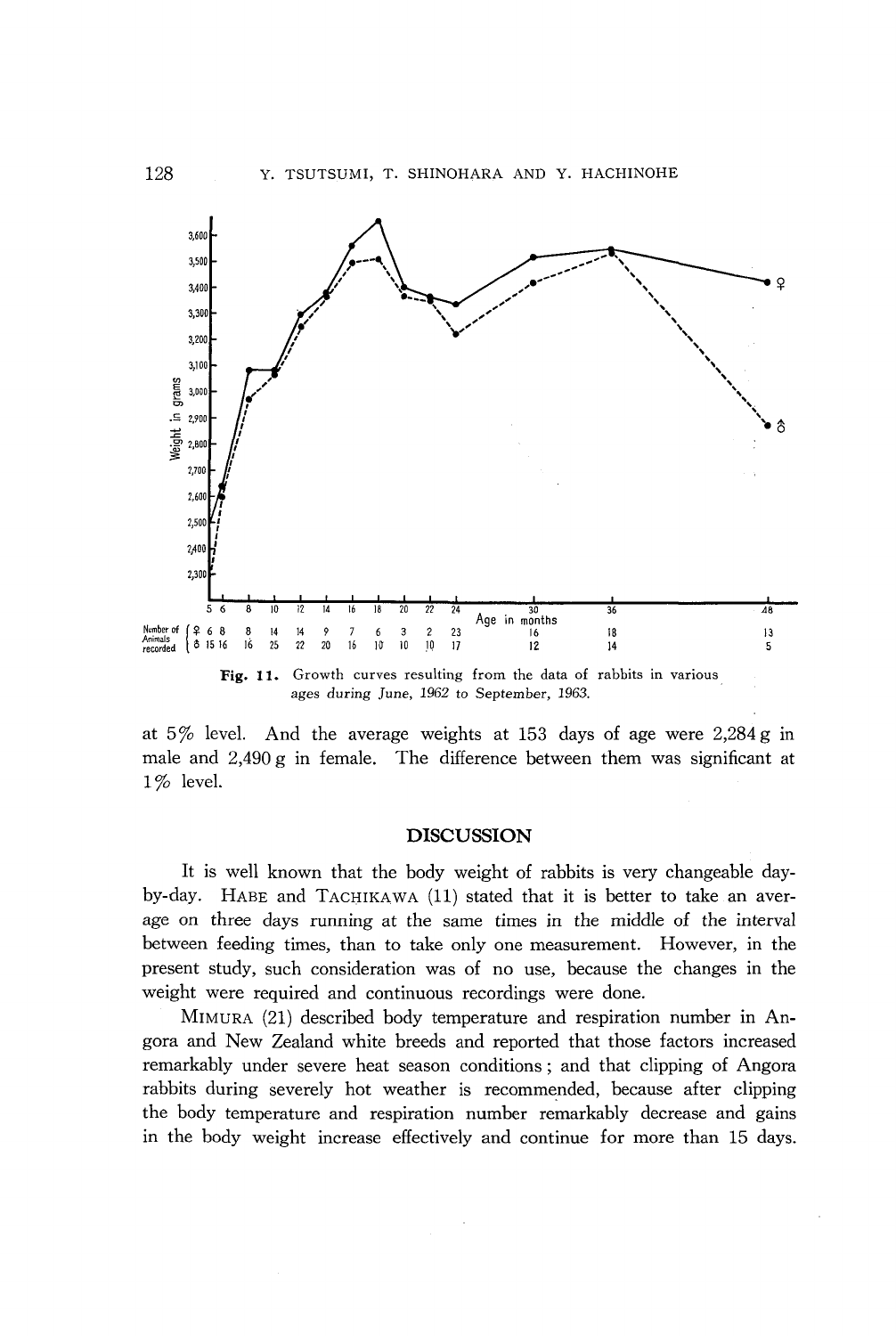The present study showed that seasonal variations exist through the year and some fall in body weight occurs in August when the temperature is highest, and the rabbits are heaviest in February when the temperature is the lowest of the year. It is natural that body weights increase from autumn to winter. After February and until May the weight is decreased. The reason is not clear, but it may be that the rabbits are tired of their feed stuffs. Generally, June to July and September to October are nice seasons for all animals, and the effects of the season are reflected in the body weights to some degree.

By text-book of KOROMOGAWA (20), gain in the body weight is not so large during the period from copulation to 2 weeks later in pregnancy; then the body weight increases gradually reaching the heaviest by the 4th week, followed by some decrease just before delivery. The gain in weight is about  $12-13\%$ . YODA (32) stated also that it is possible to foresee the day of parturition because parturition occurs within 2 or 3 days after the decrease in weight. Although this was true in some cases in the present study, many rabbits continued to increase until 30 days  $p$ .  $c$ . However, many does which had 31 and 32 days of gestation showed some decrease in weight on the 31 st and 32 nd day. It may be concluded, then, that the phenomena of decrease in body weight before delivery is related to the gestation length.

In general, the body weight of the pregnant rabbit shows no change during the time from copulation to about 8 days  $p$ . c. After 9 days  $p$ . c. the gain in body weight becomes large, and after about 25 days  $p, c$ . the rate of increase is retarded. Generally speaking, the attachment of the fertilized eggs occurs by the 8th or 9th day  $p, c,$  and the placenta is formed after that. By SANDFORD'S description (26), during the first half of pregnancy there is relatively little growth of the embryo, but during the second half the unborn rabbit grows very rapidly. It seemed from the present study that the gain in weight during pregnancy is about 14 or 15% under normal conditions, ranging from 7 to 20%. There is a tendency for the rate of gain in weight to be proportional to the litter size. Of course, this gain in weight varies and is affected by the feeding conditions. Some animals showed lower body weights than those in the beginning of pregnancy due to underfeeding conditions.

VENGE (30) reported that the fall in the weight at delivery is generally proportional to the litter size. This was confirmed in the present study and the ratios of falls at delivery to the weight before delivery ranged from 3.6% to about 15%.

The birth weight of the young and the total litter weight are closely related to the litter size. These relationships were linear in both cases. These facts were recognized by WISHART and HAMMOND (31), in which they con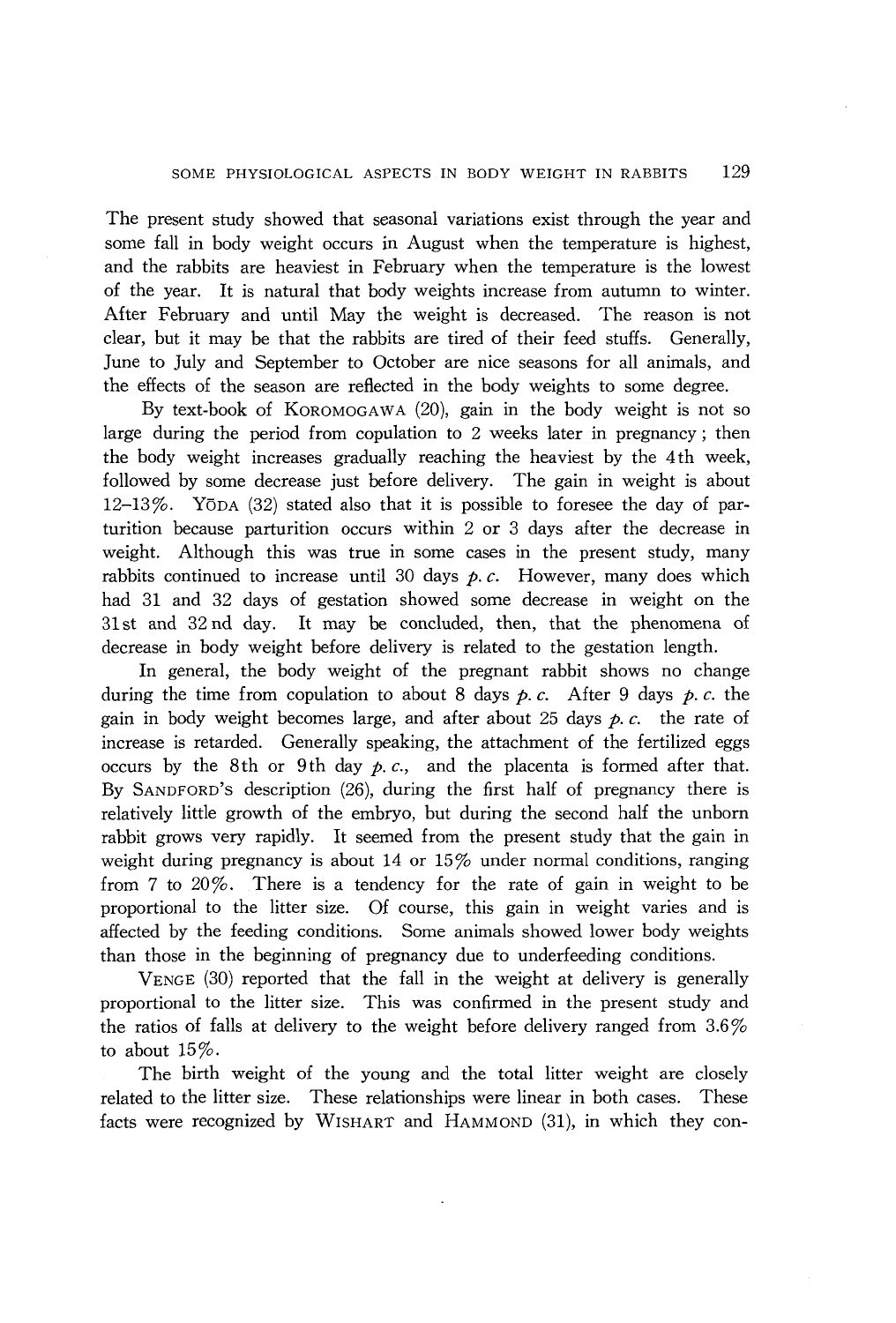sidered them in relation to the pregnancy duration. HAMMOND (13), also, stated that there is but little constant increase in the weight of the individual young due to the prolongation of pregnancy from 31 to 34 days, and there is a large increase in the individual weight due to reduction in the number of young in the litter. In the present study, the pregnancy duration was treated separately, because of the small number of individuals. Concerning the average birth weight on the pregnancy duration, the young which delivered after 31 days of pregnancy were bigger than those delivered after 30 days. HAMMOND and MARSHALL (14) reported that neither the age of the doe nor the condition, *i. e.,* the variation in body weight, of the doe appear to have any effect on the duration of pregnancy. However, there was a tendency for the birth weight to increase with advance in the age of the doe, although there was no correlation between birth weight and mother's weight. The reason is not clear, but in observation of rabbit uteri, IWATA (17) recognized that the uteri of the multiparous rabbits were bigger in size and weight than those of the nulliparous, although there was no difference in the histological structure of the uterus. The development of the uterus may possibly be one of some factors affecting the birth weight of young.

By the data of the Imperial Zootechnical Experiment Station, Chiba-shi, Japan, cited by KOROMOGAWA (20), average ratio in body weight to the weight at copulation on five breeds after delivery was 105.8% ; and the ratio became  $97.7\%$  by the second week after delivery and  $89.4\%$  by the fourth week. The present data showed that the body weights in normal rabbits decreased gradually until about one month after delivery and the weights recovered after that. The weights after delivery were always heavier than those at copulation and their ratios were 106.7% at delivery, 93.7% after one month, 106.4% after two months, 108.2% after three months, 109.8% after four months and 110.7% after five months. However, in the groups which were underfed during pregnancy, the weights at delivery were lighter than those at copulation.

Many investigations were performed on the growth of young after birth, and MURRAY (22), GOTO (8) and others gave the regression formulae on the postnatal growth of the rabbit. VENGE (29) reported that the growth from birth up to the age of 3 weeks follows a straight line. This fact is agreeable with the results of the present study and during this period the young are fed only by their mothers (20, 29). After this period the young grew more rapidly. This growth rate was retarded after the age of 7 months, although the weight increased gradually reaching the heaviest at about the 18 months of age.

It seems generally that newborn male rabbits are heavier than female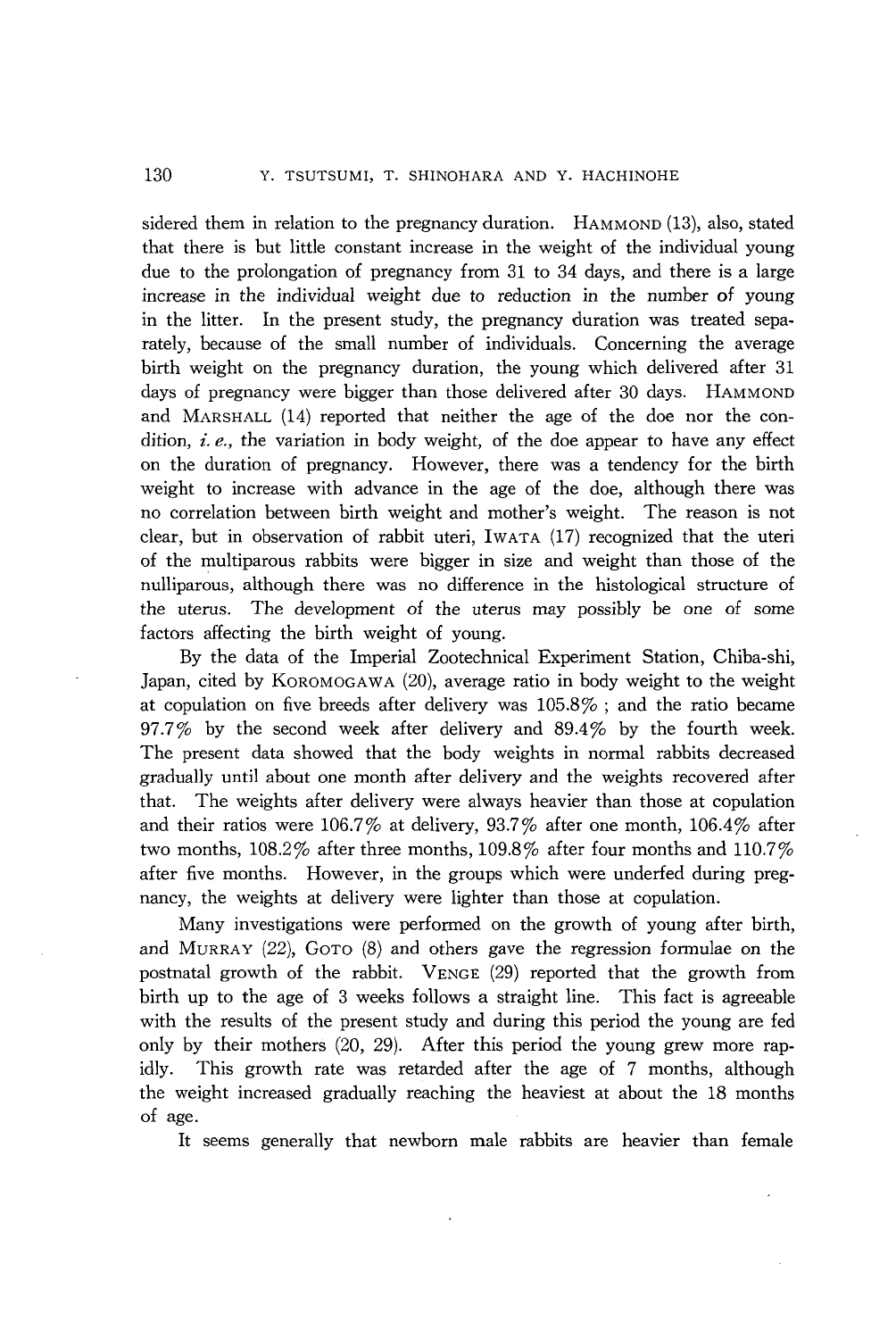young, and by the approach of sexual maturity female rabbits become slightly heavier than males when full grown, owing chiefly to the earlier arrest of growth in males  $(4, 6, 28)$ . According to TEMPLETON  $(28)$ , females of the New Zealand white breed are heavier than males after 14 weeks of age. HIRASHIMA (16), also, recognized this phenomena after 120 days of age. In the present study, females were heavier than males at 153 days of age.

#### **SUMMARY**

Body weight in rabbits, reared in the Experimental Farm of Hokkaido University, were recorded from June, 1962 to September, 1963. The body weights of the adult rabbits were changeable according to seasons. Some falls in weight occurred in August in which the highest temperatures of the year were recorded. The rabbits were heaviest in February in which the temperatures were the lowest of the year.

The body weight of the pregnant rabbit showed no change during the time from copulation to about 8 days *post coitum (p. c.).* After 9 days *p. c.,*  gain in body weight became marked and after about 25 days *p.c.* the rate of increase in weight was retarded. The rate of gain in weight during pregnancy was about  $15\%$  under normal conditions, and was proportional to the litter size. There was a tendency for many rabbits to reach their heaviest weight on the 30th day of pregnancy, followed by some decrease in weight before delivery.

Falls in the weight at delivery increased gradually in accordance with increase in litter size. The ratios of falls at delivery to the weight before delivery ranged from  $3.6\%$  to about  $15\%$ .

The birth weight of the young and the total litter weight were closely related to litter size. The birth weight became lighter in proportion to increase in litter size and the total litter weight increased proportionally to the litter size. Birth weight of young increased with advance of mother's age, although there was no relationship between mother's weight and birth weight of their young. The birth weight of the young was clearly affected by nutritional conditions during pregnancy.

The weights of does reached their lowest one month following delivery, and then recovered the weight in the 2nd month.

The growth from birth up to 20 days of age followed a straight line, and the growth during the period from 20 days to 57 days of age was more rapid than before and followed another straight line. In general, from birth until 7 months of age the growth was marked and, then, the rate of growth was